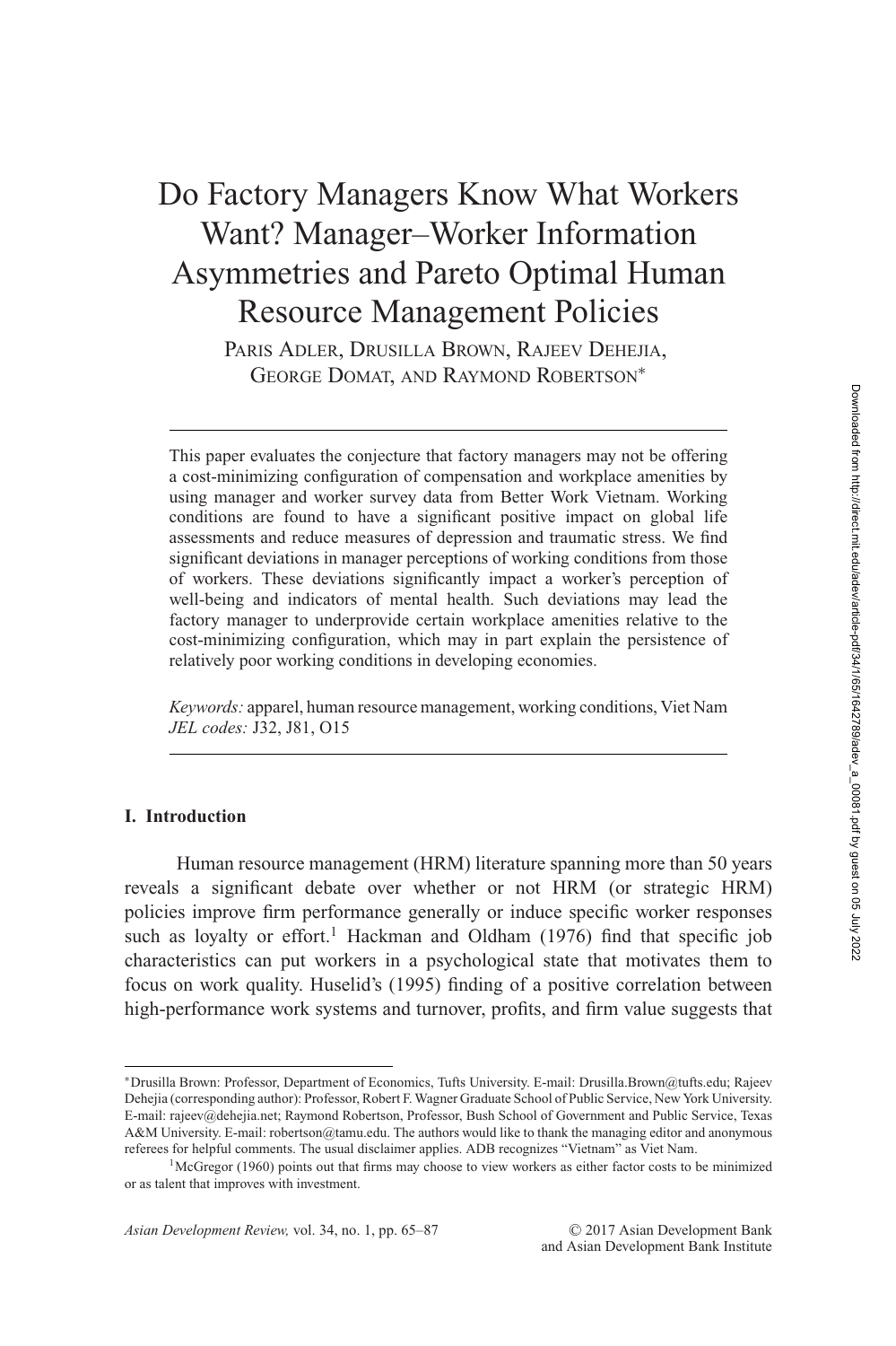#### 66 ASIAN DEVELOPMENT REVIEW

positive worker responses increase firm performance. While the causality has been debated (see, for example, Wright et al. 2005), meta-analyses (Combs et al. 2006, Judge et al. 2001) and broad literature reviews (Croucher et al. 2013) suggest an emerging consensus of a positive relationship.

The necessary conditions for positive effects of HRM policies include the ability and willingness of managers to understand and implement such policies (Khilji and Wang 2006; Kuvaas, Buch, and Dysvik 2014) and that the HRM policies are congruent with worker preferences (Bowen and Ostroff 2004). This paper falls into the second category of findings and extends them by comparing worker and manager perceptions of the value workers place on different HRM policies using detailed manager and worker-level data from Viet Nam's apparel sector.

Working conditions in developing economies that are below international standards pose a significant challenge for international value chains. The argument that developing economy producers choose relatively poor conditions is often cited as evidence that such conditions are optimal for local producers. Economic theory, for example, suggests a cost-minimizing firm will divide monetary compensation and workplace amenities at the point where the marginal cost of an amenity is equal to the modal worker's marginal willingness to forgo earnings (Lazear and Gibbs 2009, Lazear and Oyer 2013).

Several factors may interfere with the firm's ability to construct the cost-minimizing compensation configuration of HRM policies. Firms that face binding capital constraints or find acquiring information about efficiency-enhancing investments in amenities to be costly or uncertain may underprovide amenities. Uncertainty, in particular, or a lack of information, in general, features prominently in recent research. Mezias and Starbuck (2003) suggest managers do not always have perfect information. Using experimental data from India, Bloom et al. (2013) show that informational barriers were the primary factors precluding the implementation of productivity-improving measures. From a theoretical perspective, Bowles (2004) concludes that firms will underprovide workplace amenities in a bargaining context in which supervisors imperfectly observe worker effort.

Imperfect information concerning the marginal value of workplace amenities may extend to workers as well. For some innovations, particularly those related to HRM, the employee must perceive and understand the organizational change the firm is attempting to implement. For example, the introduction of significant pay incentives will only increase productivity if employees understand the formula that rewards effort and the firm complies ex post with its ex ante pay commitments. Dunn, Wilson, and Gilbert (2003) report evidence that firms underprovide workplace amenities because workers themselves underappreciate the importance of workplace amenities ex ante when choosing employment. The implication is that comparisons between supervisor and worker perceptions should be based on contemporaneous data.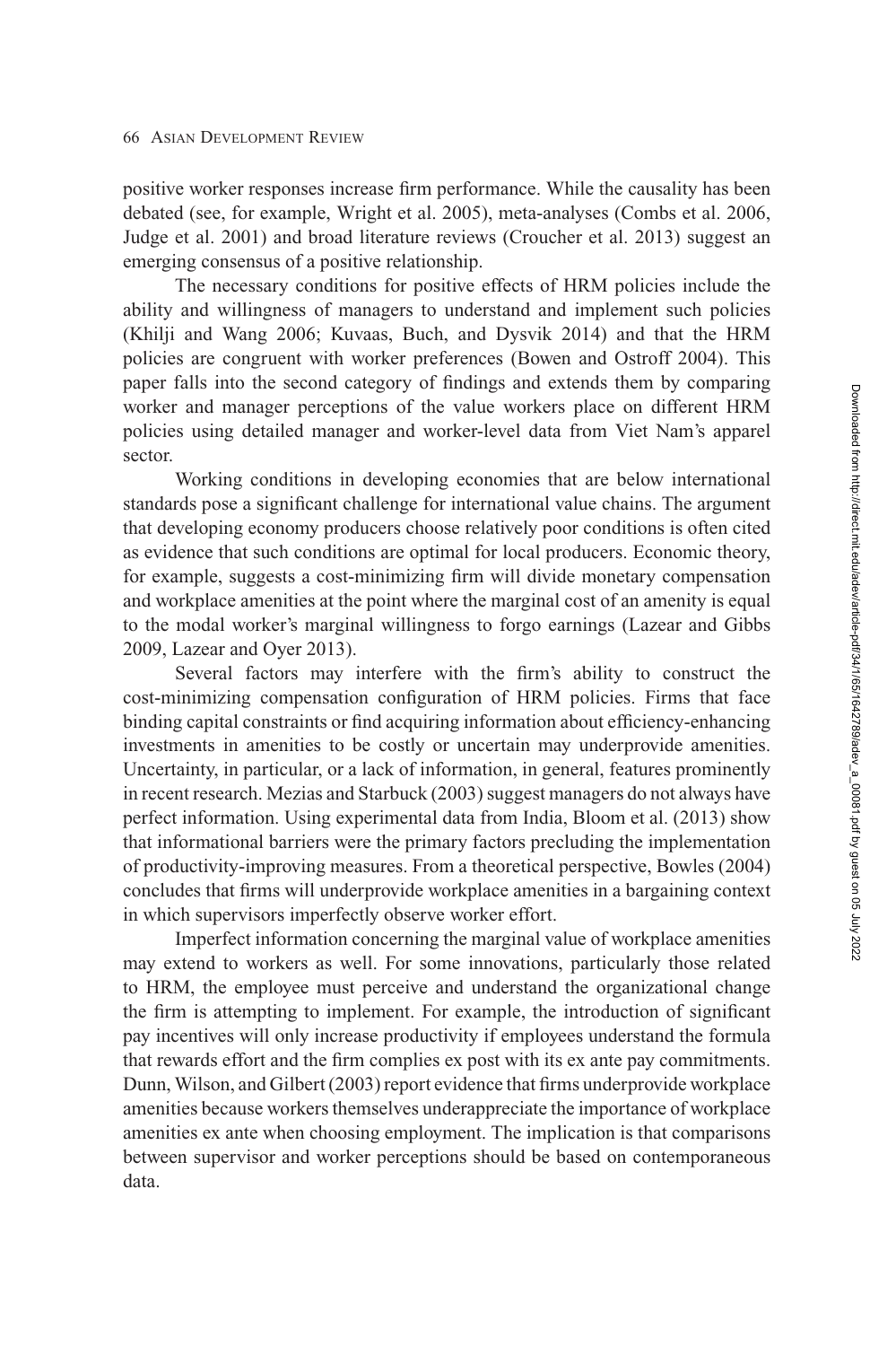It may not be surprising, therefore, that several other studies find that firms underprovide nonpecuniary compensation to workers. For example, Herzog and Schlottmann (1990), analyzing United States Census data for the period 1965–1970, find that the willingness to pay in the form of forgone earnings for risk mitigation and workplace safety exceeds its marginal cost. Leblebici (2012) finds that 100% of employees strongly agree that supervisor relations affect their productivity. Helliwell, Huang, and Putnam (2009) and Helliwell and Huang (2010a, 2010b) find that firms appear to undervalue the importance of trust and workplace social capital. Moving 1 point on a 10-point workplace trust scale has the same effect on global life satisfaction as a 40% increase in income.

This paper presents a simple test for detecting errors in implementation of HRM innovations by comparing worker and manager perceptions of working conditions. The value of workplace innovations can be measured by estimating a standard hedonic equation that regresses a measure of worker well-being on wages and working conditions. Working conditions are measured first from the perception of workers and then from the perspective of the firm. The estimated coefficients in the hedonic equation when working conditions are measured from the perspective of the employee provide the true value to the firm of a workplace innovation once effectively implemented. The estimated coefficients when working conditions are measured from the perspective of the manager indicate the value of workplace innovations that the firm perceives. The difference between the coefficients provides a measure of the efficiency loss due to ineffective implementation.

Data collected during the monitoring and evaluation of Better Work Vietnam provide a novel opportunity to measure HRM implementation errors and their impact on the cost structure of apparel firms in global supply chains.2 Survey responses from 3,526 workers and 320 factory managers in 83 apparel factories enrolled in Better Work Vietnam provide measures of worker well-being, wages, and working conditions from the perspective of both workers and managers. This allows us to empirically estimate a hedonic model of worker well-being using both worker perceptions of working conditions and manager perceptions, and then to compare the two.

Anticipating the results reported below, a broad range of workplace innovations as perceived by workers have a significantly higher impact on measures of worker well-being than innovations reported by human resource managers. The discrepancy strongly suggests that firms enrolled in Better Work Vietnam are failing to effectively implement innovations in which workers place a high value.

A theoretical framework is presented in section II, data in section III, and results in section IV. Conclusions and directions for future research follow.

<sup>&</sup>lt;sup>2</sup>Better Work is a program developed by the International Labour Organization and the International Finance Corporation. Firms are monitored against core standards and local labor law. Additional information is available at http://betterwork.org/global/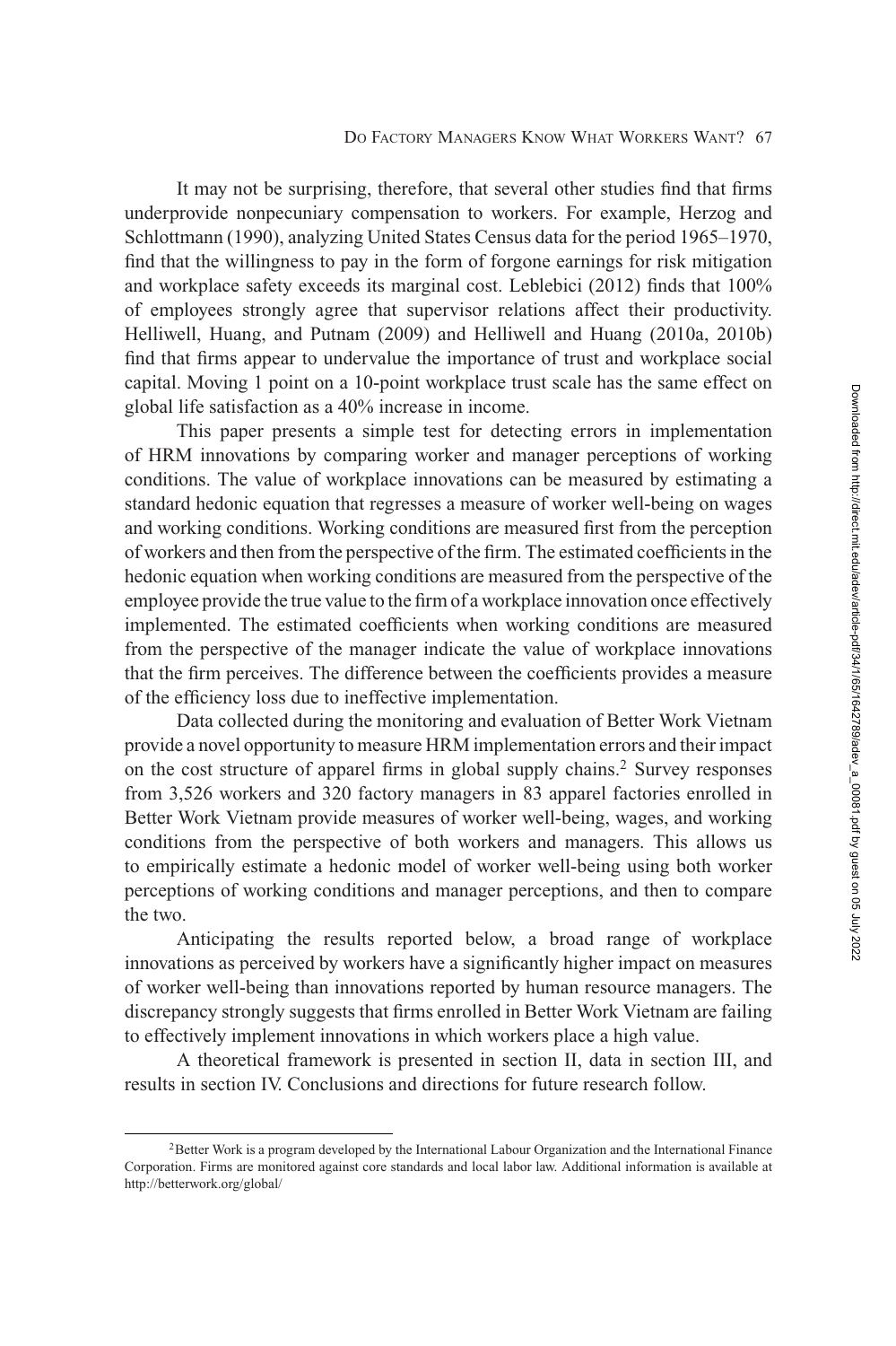#### **II. Theoretical Framework**

Profit-maximizing HRM requires that factories allocate resources to a package of compensation and workplace amenities to minimize the cost of providing employees a reservation level of workplace satisfaction. If labor markets are perfectly competitive, the cost of the reservation compensation package will be equal to the employee's marginal revenue product. To model this formally, we begin with the assumption that a firm will choose a vector of compensation components, *B*, to minimize the cost of inducing work effort by an employee.<sup>3</sup> For a factory with two compensation components,  $B_1$  and  $B_2$ , the cost-minimizing problem is

$$
\min_{\{B_1, B_2\}} P_1 B_1 + P_2 B_2 + \lambda [U\{g_1(B_1), g_2(B_2)\} - U_R] \tag{1}
$$

where  $P_i$  (i = 1, 2) is the cost to the firm of providing benefit  $B_i$ , and  $U_R$  is the reservation utility necessary to induce the representative worker to accept employment. Identifying the cost-minimizing compensation configuration will require the firm to know how workers value different types of benefits and amenities. Therefore,  $g_i$  is a function that reflects the worker's perception of any working condition,  $B_i$ , as perceived by the firm. The  $\lambda$  represents the Lagrange multiplier. The first order conditions for the program in equation (1) imply that

$$
\frac{P_1/g_1'}{P_2/g_2'} = \frac{U_1}{U_2} \tag{2}
$$

The condition in equation (2) is depicted at point A in the figure below.

## **Cost-Minimizing Working Conditions**



Source: Author's illustration based on equation (2).

<sup>&</sup>lt;sup>3</sup>In our model, we do not distinguish between the incentives of owners and managers. For the dimension of management that we are studying, the design of HRM schemes, this seems like a plausible assumption since owners will observe factory costs and we are assessing a one-time or periodic design of HRM systems rather than a continuous effort.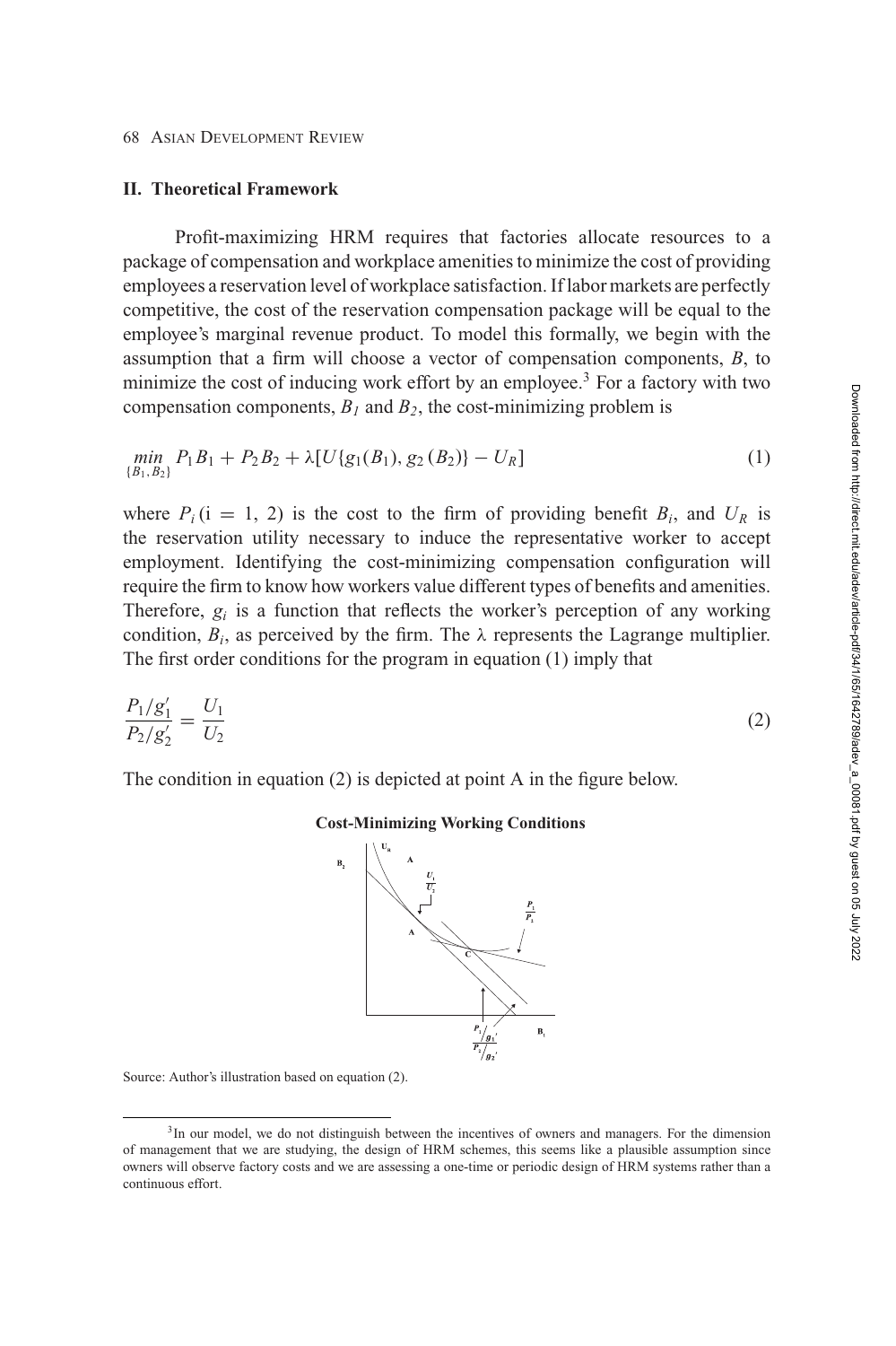Firms may make two errors in attempting to locate point A. The first, of course, is that the firm may simply lack information on the marginal rate of substitution  $(U_1/U_2)$ . However, consider the possibility that the firm manager has collected information on the relative valuation placed on each workplace amenity  $B_i$  by the firm's employees but may not know how workers perceive working conditions as given by  $g_i$ . In this case, the firm will attempt to set the cost-minimizing bundle according to

$$
\frac{P_1}{P_2} = \frac{U_1}{U_2} \tag{3}
$$

as indicated by point *C*. Here, we have assumed that the firm particularly underappreciates the small size of  $g'_{1}$ . The true cost of achieving reservation utility  $U_R$  is higher at compensation configuration *C* than at the efficient bundle *A*, given imperfect implementation.

The slope of the indifference curve in the figure is determined by the relative weights that workers place on wages, benefits, and workplace amenities. We employ a hedonic model to estimate these preferences by predicting measures of individual worker well-being, *Uij,* which is a function of the following compensation components:

$$
U_{ij} = \alpha_0 + \alpha_W B_{ij} + \gamma X_{ij} + \mu Z_j + \varepsilon
$$
\n<sup>(4)</sup>

where  $B_{ij}$  is a vector of workplace amenities as perceived by worker *i* in factory *j*,  $X_{ij}$  is a vector of characteristics of worker *i* in factory *j*, and  $Z_i$  is a vector of characteristics for factory *j*. The estimated coefficients on the compensation components reveal the weights that workers associate with different compensation components in terms of well-being.

To compare differences between worker and manager perceptions of working conditions, we replace information on working conditions as reported by workers with information on working conditions as reported by human resource managers. The dependent variable remains a measure of self-reported worker well-being. However, workplace characteristics are reported by the factory human resource manager as given by  $B_i$  in equation (5):

$$
U_{ij} = \alpha_0 + \alpha_M B_j + \gamma X_{ij} + \mu Z_j + \varepsilon \tag{5}
$$

Given that  $B_{ij} = g_{ij} (B_j)$  from equation (1), it follows that  $\alpha_M = g' \alpha_W$ . Thus, a measure of working conditions transmission fidelity can be measured by  $g' = \frac{\alpha_M}{\alpha_W}.$ 

In estimating equation (4), there is a possibility of reverse causality. For example, poor mental health may affect the perception of a hostile work environment.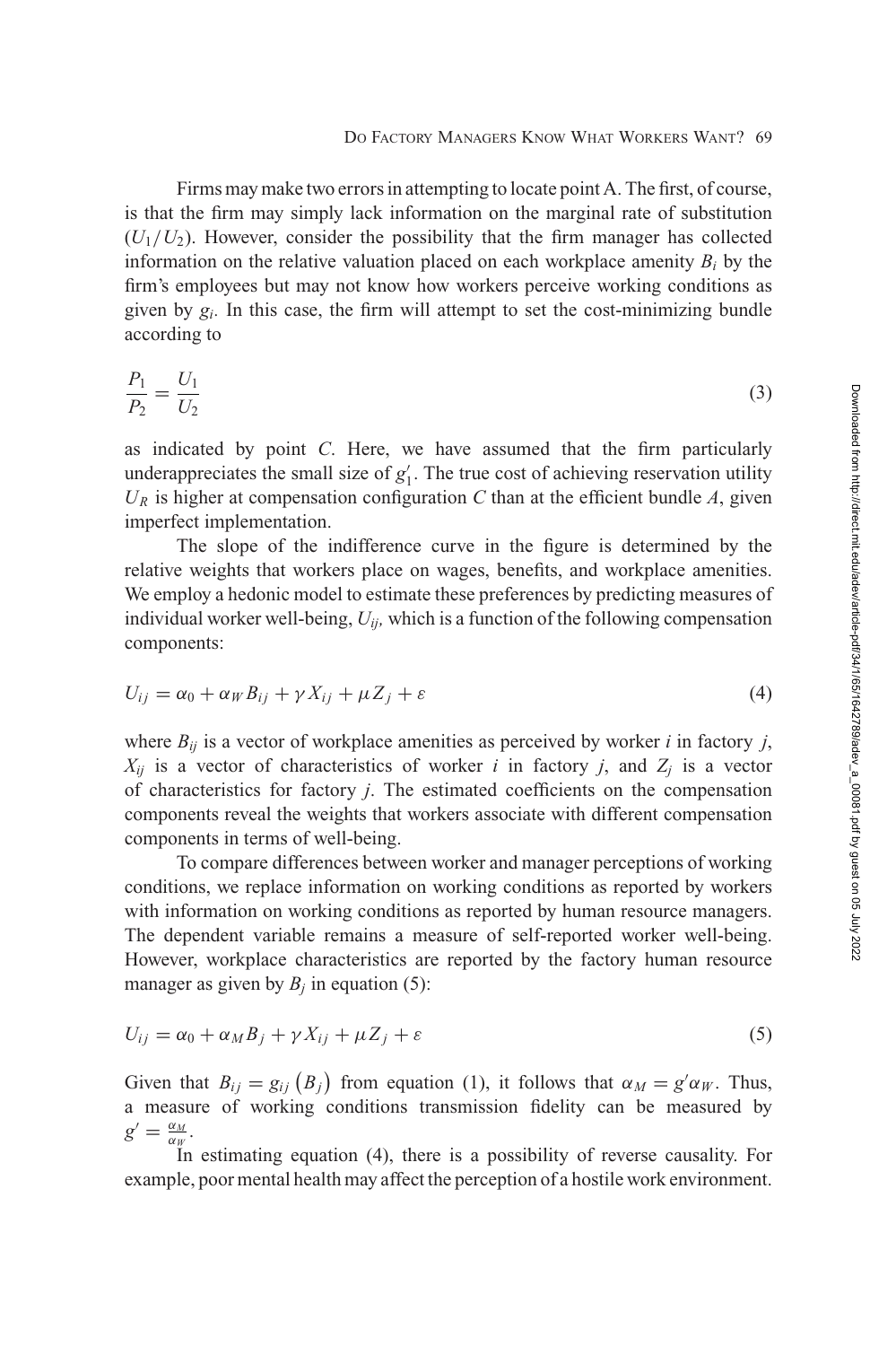Better Work compliance assessments provide an alternative measure of working conditions. We then use Better Work compliance assessment data to measure  $\beta_i$  as in equation (6):

$$
U_{ij} = \alpha_0 + \alpha_C \beta_j + \gamma X_{ij} + \mu Z_j + \varepsilon \tag{6}
$$

Estimating equations (4), (5), and (6) generates a set of coefficients on working condition indices from the perspective of workers, managers, and Better Work compliance assessments. The coefficients provide a measure of the relative importance to workers of each working condition at the present level, relative to other working conditions. A difference in magnitude of the worker coefficient and the manager coefficient indicates discrepancies in implementation of workplace amenities and components of working conditions. For example, if the coefficient from the worker's perspective on a particular index is twice the magnitude of the same coefficient from the manager's perspective, then the implementation of that working condition is half as effective as the manager believes.

The factory may address a problem of implementation in two ways. It can either increase the quantity of a benefit or working condition that is poorly implemented or it can improve its implementation of that benefit. A factory intervention program could therefore improve the efficiency in a factory by finding differences in perceptions of implementation and providing benefit levels that more closely match worker perceptions.

Below, a two-step procedure is used to construct the working condition aggregates from the survey and compliance data. In the first step, working conditions as reported by workers, human resource managers, and compliance assessments are aggregated into indices of working conditions. Factor analysis is then applied to identify the underlying HRM systems. Equations (4), (5), and (6) are each estimated using the indices and underlying factors.

We use two different measures of worker well-being as dependent variables. The first is a global life satisfaction assessment and the second is a mental health index comprised of five indicators of depression including feelings of sadness, restlessness, hopelessness, fear, and instances of crying.

The independent variables are indices of working conditions including information on wages, regularity of pay, information provided to workers, pay structure, training, verbal and physical abuse, sexual harassment, working time, issues related to freedom of association and collective bargaining, occupational health and safety, and health services provided by the factory. Differences in factories unrelated to the compensation package are controlled for using an index of factory characteristics. Factory characteristics include number of employees and the ratio of workers to managerial employees. Additionally, worker demographic controls include gender, marital status, education level, self-perceived health status, age,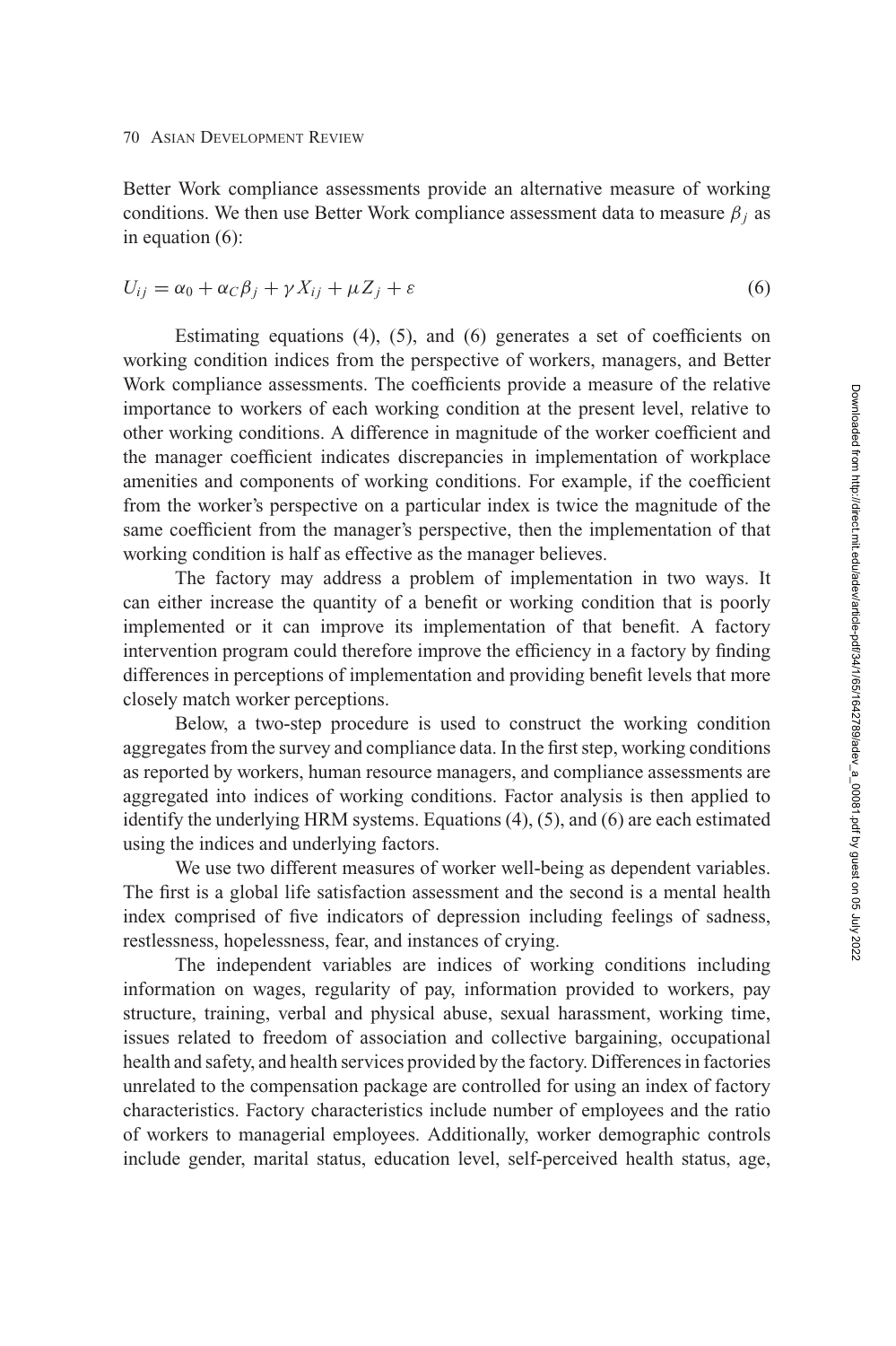and number of family members living in the household. Clark (2010) finds that after controlling for these worker characteristics, levels of happiness among similar workers are comparable within an economy, which is an assumption we make in the subsequent analysis.

Each independent variable of interest is represented by an index with values between 0 and 1. The resulting coefficient on each index will therefore be interpreted as the relative value the worker places on each working condition, holding other characteristics constant.

## **III. Data**

When a factory enters the Better Work Program, Better Work Enterprise Advisors visit the factory to collect information about the factory's compliance with labor standards and working conditions before implementing any other program elements or training. At some point after enrollment, an independent research team visits the factory from Better Work's monitoring and evaluation program (separately from the Better Work Enterprise Advisors). The data used in the analysis below were collected during these independent worker and manager surveys undertaken in Vietnamese apparel factories from January 2010 through August 2012.

A total of 3,526 workers were surveyed at 83 factories, with no nonresponses among factories or managers. Thirty-three of these factories had an additional round of surveys taken after having participated in the program for approximately 1 year. In each factory, 30 randomly selected workers and four factory managers (general manager, human resources manager, financial manager, and industrial engineer) undertook a self-interview via a computer program loaded onto a PC tablet, again with no nonresponses. In our hedonic regressions, the managers' survey responses on working conditions are matched with the workers in their factory.

The population surveyed was not a random sample of workers in the Vietnamese apparel industry. Firm enrollment in Better Work Vietnam is voluntary and workers who are randomly selected have the option to refuse to participate. Limiting analysis to a self-selected group of apparel factories focuses specifically on those factories that are attempting to achieve a competitive advantage by developing a record of compliant behavior. However, there is little cross-worker variation in wages in the apparel sector. As a consequence, the contribution of monetary income to worker well-being may not be detected by the statistical analysis.

The worker survey includes information about households and family composition, health, compensation, benefits, training, working conditions, workplace concerns, mental well-being, and life satisfaction. The human resource manager survey asks questions about the factory's human resource practices including hiring, compensation, and training. This survey also asks about manager perceptions of worker concerns with factory conditions and practices.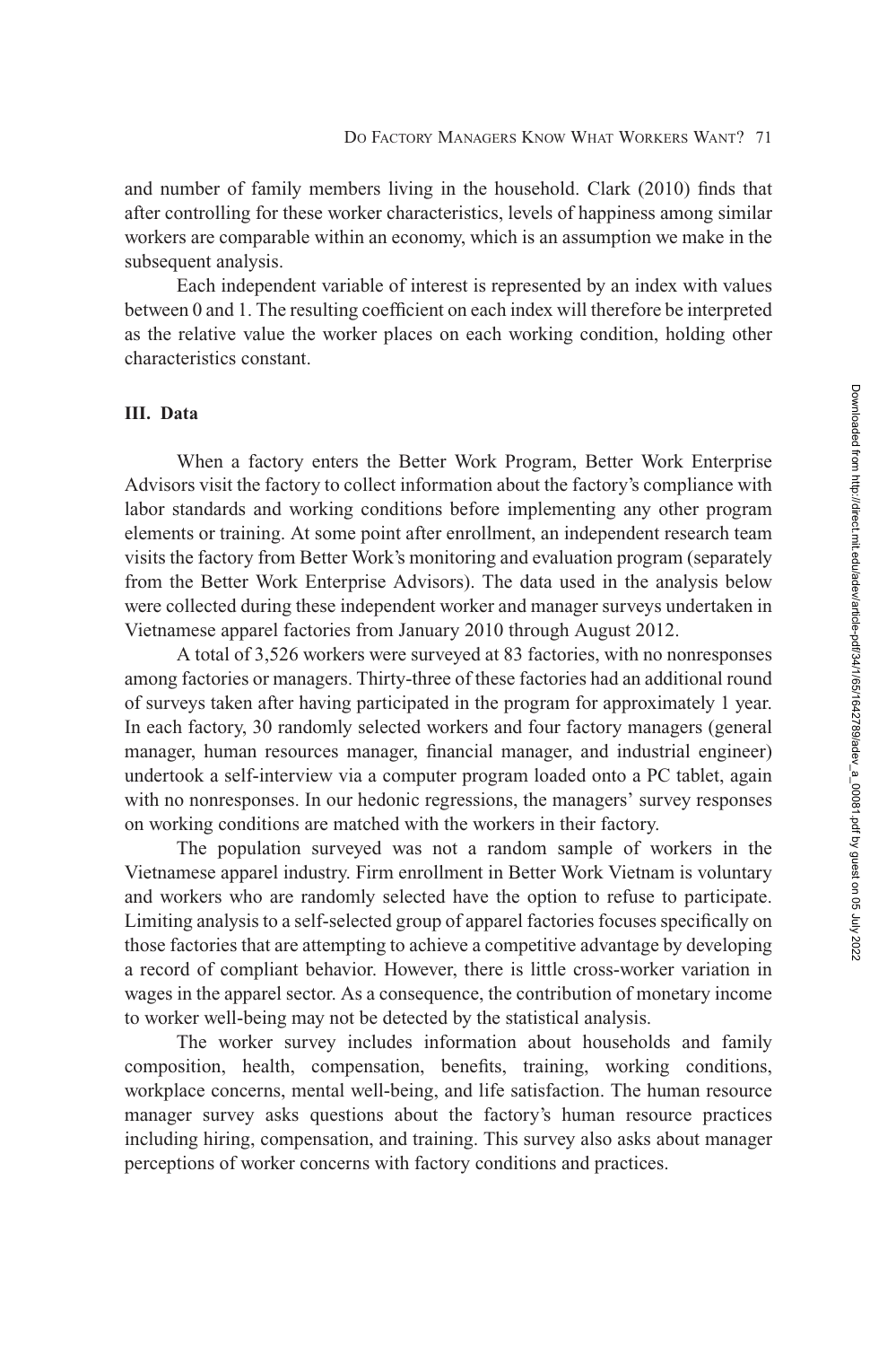#### 72 ASIAN DEVELOPMENT REVIEW

|                                   | $\frac{0}{0}$ |
|-----------------------------------|---------------|
| Gender                            |               |
| Female                            | 81.71         |
| Male                              | 18.29         |
| <b>Current Marital Status</b>     |               |
| Never married                     | 44.02         |
| Married                           | 54.19         |
| Widowed divorced or separated     | 1.79          |
| <b>Highest Level of Education</b> |               |
| No formal education               | 0.70          |
| Primary school                    | 12.06         |
| Lower secondary school            | 57.95         |
| Upper secondary school            | 24.76         |
| Short-term technical training     | 0.33          |
| Long-term technical training      | 0.91          |
| Professional secondary school     | 2.01          |
| Junior college diploma            | 0.64          |
| Bachelor's degree                 | 0.64          |
| <b>Rate Overall Health</b>        |               |
| Very good                         | 18.68         |
| Good                              | 44.71         |
| Fair                              | 36.36         |
| Poor                              | 0.24          |

Table 1. **Worker Characteristics**

Source: Authors' calculations.

#### **A. Worker and Manager Data**

A summary of worker demographics can be found in Table 1. Over 80% of workers in the survey are female and over 50% are married. Around 87% of workers have completed at least lower secondary school, nearly a third of whom have completed upper secondary school as well. Only 65% of workers consider themselves to be in good or very good health, and almost a quarter consider their children's health to be only fair or poor. Over 50% of workers occasionally experience severe headaches and 20% of workers occasionally experience severe stomach pain (Better Work Monitoring and Evaluation 2011).

#### **1. Worker Well-being**

Following Lazear and Gibbs (2009), participants were asked to rate their global life satisfaction on a 5-point scale. Table 2 contains a summary of worker responses. In measures of worker well-being, almost three-quarters of workers stated that they are either satisfied or very satisfied with their lives. Measures of mental well-being were selected from the Harvard Symptoms Checklist (Mollica et al. 1987) and include feelings of sadness, crying easily, feeling restless, feeling fearful,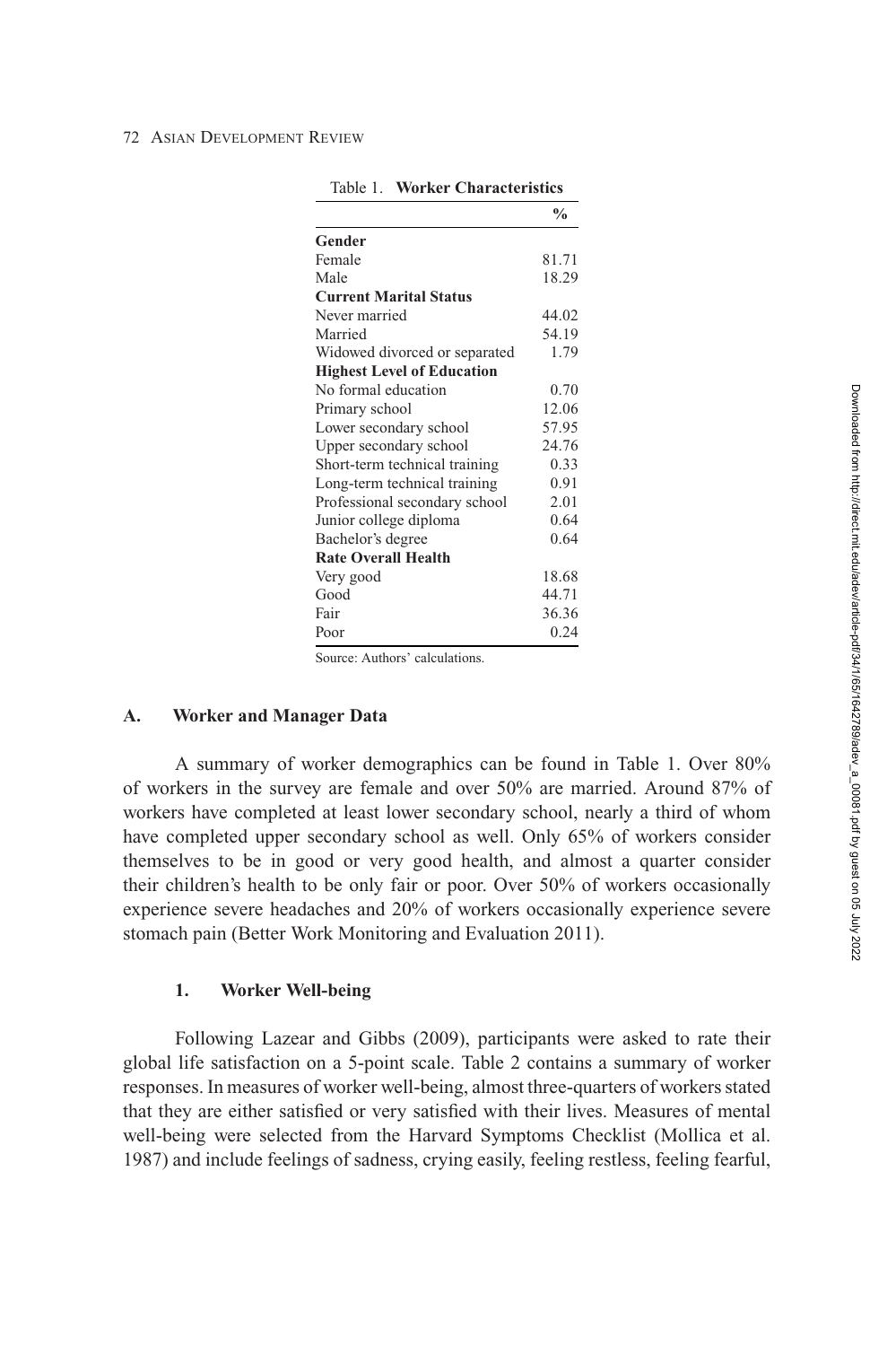| Table 2. <b>How Satisfied Are</b><br><b>You with Your Current Life?</b> |               |
|-------------------------------------------------------------------------|---------------|
|                                                                         | $\frac{0}{n}$ |
| Don't want to answer                                                    | 0.09          |
| Very satisfied                                                          | 20.14         |

Satisfied 52.79 Somewhat satisfied 19.50 Somewhat unsatisfied 6.99 Not satisfied at all  $0.49$ 

Table 2. **How Satisfied Are**

|  | Source: Authors' calculations. |
|--|--------------------------------|
|  |                                |

|  |  |  | Table 3. How Much Have You Been Bothered or Troubled by the Following? |
|--|--|--|------------------------------------------------------------------------|
|--|--|--|------------------------------------------------------------------------|

|                                     | Feeling<br>sad | Crying<br>easily | about the future | Feeling hopeless Restless, unable Feeling<br>to sit still | fearful      |
|-------------------------------------|----------------|------------------|------------------|-----------------------------------------------------------|--------------|
| Don't want to answer                | 0.15           | 0.09             | 0.09             | 0.09                                                      | 0.12         |
| Not at all                          | 73.33          | 82.29            | 86.54            | 88.61                                                     | 87.97        |
| A little of the time                | 18.89          | 13.09            | 10.51            | 8.81                                                      | 8.90         |
| Some of the time                    | 6.29           | 4.25             | 2.13             | 2.13                                                      | 2.49         |
| Most of the time<br>All of the time | 1.18<br>0.15   | 0.21<br>0.06     | 0.55<br>0.18     | 0.30<br>0.06                                              | 0.39<br>0.12 |

Notes: Numbers represent percentages of responses. Columns sum to 100. Source: Authors' calculations.

or feeling hopeless about the future. Table 3 contains a summary of responses for the mental well-being variables. Though a quarter of workers reported feeling sad a little or some of the time, more than 80% of workers reported that they are not troubled by crying easily. More than 85% of workers said that they do not feel restless, fearful, or hopeless about the future (Better Work Monitoring and Evaluation 2011).

## **2. Wages**

In 66% of factories, managers stated that 100% of workers are paid hourly. Only 20% of workers stated that their pay is determined by a piece rate. Thirty percent of workers reported that they have a production quota set by their supervisor. Factory managers state that piece rate pay is a concern for employees in 25% of factories and that the explanation of the piece rate is a concern in 14% of factories. Fifteen percent of employees stated that the piece rate is a concern and 7% of employees stated that the explanation of the piece rate is a concern for workers in the factory. Managers said that low wages are a concern in over 23% of factories, while only 17% of workers expressed concerns with low wages. Similarly, though 10% of factory managers stated that late payment of wages is a concern, only 5% of workers articulated their concerns with late payments (Better Work Monitoring and Evaluation 2011).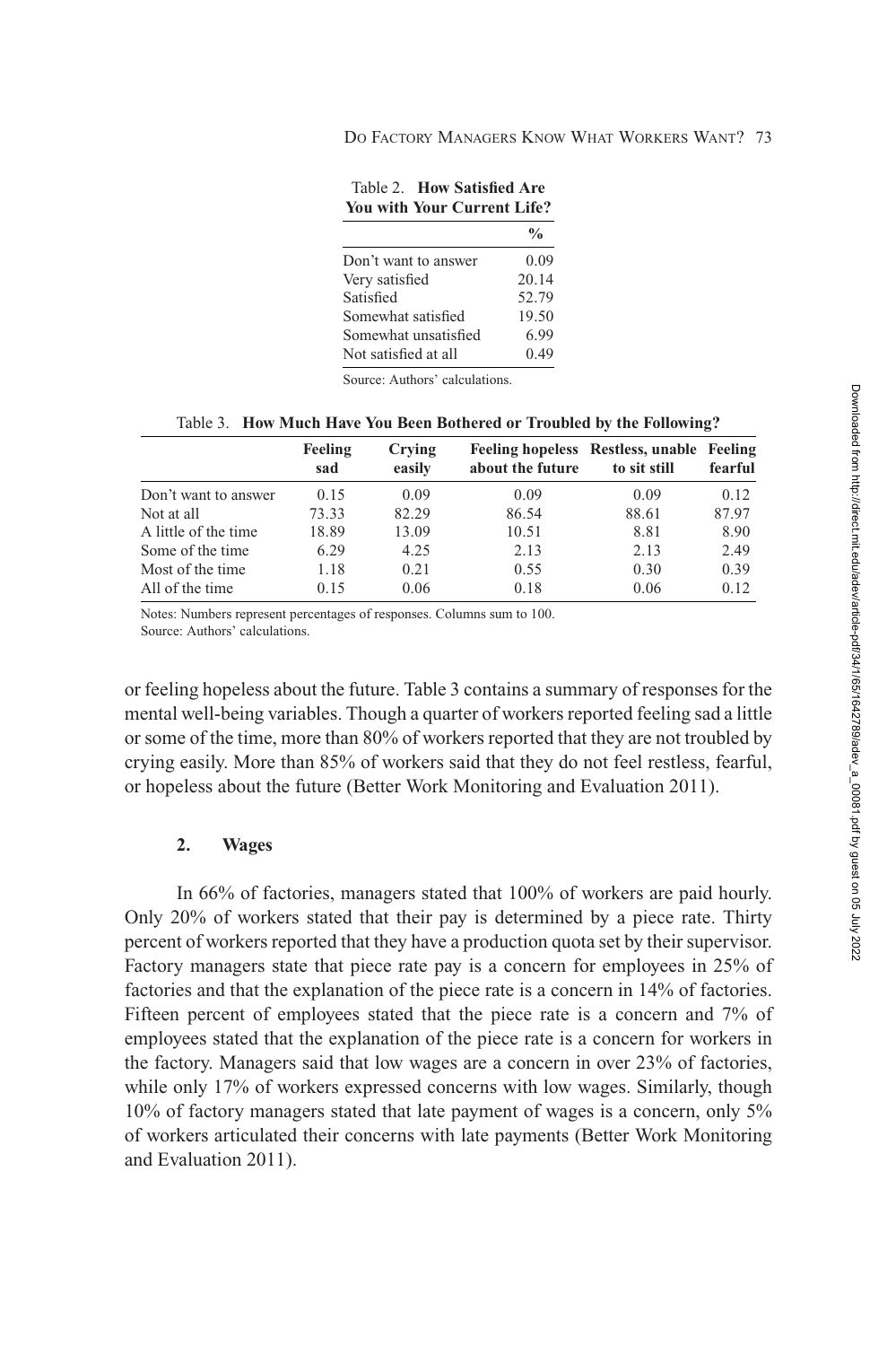# **3. Concerns with Abuse, Occupational Safety, and Health**

Managers stated that workers are concerned with verbal abuse in over 20% of factories, while physical abuse was reported as a concern in less than 7% of factories. Almost 10% of workers expressed concerns with verbal abuse and 3% of workers reported concerns with physical abuse or sexual harassment (Better Work Monitoring and Evaluation 2011).

While almost 30% of managers reported that workers have concerns with factory temperature, only 12% of workers expressed similar concerns. Around 15% of factories reported concerns with accidents or injuries, though less than 5% of workers reported similar concerns. Less than 8% of factories reported that workers have concerns with air quality or bad chemical smells, while 9% of workers expressed concerns with air quality and over 10% of workers expressed concerns with bad chemical smells (Better Work Monitoring and Evaluation 2011).

# **4. Training**

Though over 90% of factory managers said that they have some sort of induction training for new workers that includes information on work hours, overtime, safety procedures, and equipment, less than half of workers said that they received any type of training other than in basic skills when they began working in the factory. Managers stated that information on items such as incentives and pay structure are included in less than 50% of factory induction training programs. Half of the managers surveyed said that 50% or more of their sewers had been trained in new sewing skills or quality control in the last 3 months, but no more than 7% of workers stated that they had gone through any type of training in the past 6 months (Better Work Monitoring and Evaluation 2011).

# **5. Worker–Manager Relations**

Over 75% of workers stated that they would be very comfortable seeking help from a supervisor, but only half of workers stated that they felt treated with fairness and respect when a supervisor corrected them. Only 37% of workers stated that their supervisor followed the rules of the factory all of the time.

One hundred percent of factories report having a trade union representative, which is typical for Viet Nam, but only 52% of factory managers thought that the trade union representative would be very effective in helping resolve a conflict between managers and workers. At least 70% of factories have worker committees, but only 45% of factory managers thought that a worker committee would be effective in helping resolve a conflict. Almost 90% of workers are represented by a collective bargaining agreement (Better Work Monitoring and Evaluation 2011).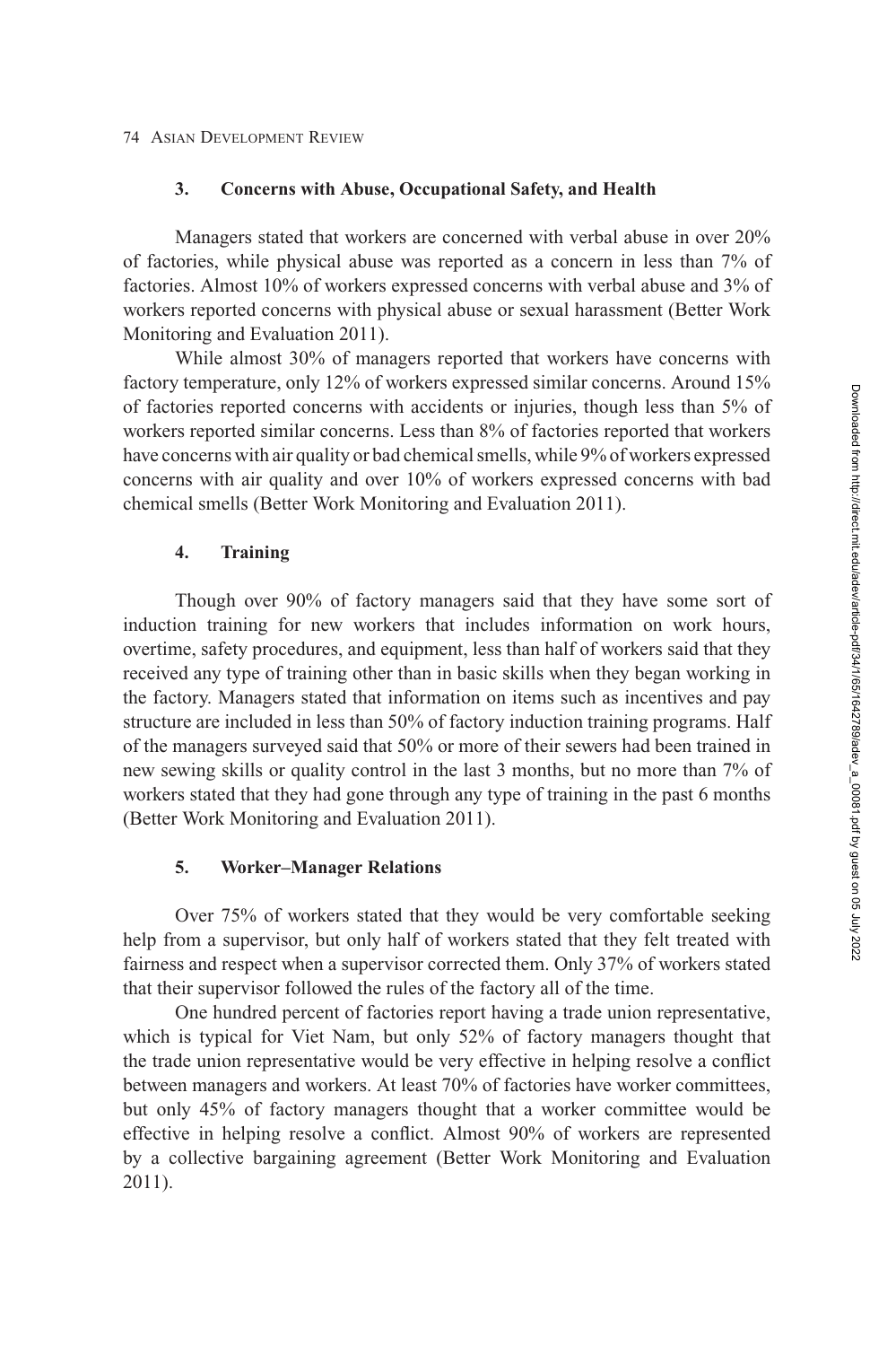#### **B. Coding the Worker and Manager Data**

All responses to questions for the worker and manager surveys were fitted to a scale that ranges from 0 to 1. This process differed slightly for each question depending on the type of question. For all questions, answers nearer to 1 reflect a more desirable working condition.

There are four different types of questions on the surveys: (i) binary (yes or no), (ii) multiple-choice questions with mutually exclusive answers, (iii) questions where the participant is prompted to check all that apply, and (iv) open-ended questions. Each of these was coded as follows:

- **Yes or no questions**. The more desirable response was coded as a 1 and the other response as a 0.
- **Multiple-choice questions**. Responses were first ordered from least desirable to most desirable and then divided by the number of possible responses. This category includes all questions pertaining to concerns despite the fact that they were instructed to choose all that apply. The reason is that the possible responses could still be rated from least severe to most severe. Thus, the most severe response given is the most relevant.
- **Multiple-response questions**. The number of responses selected by the participant was divided by the total number of possible responses. If the responses were negative aspects of working conditions, the score was then subtracted from 1.
- **Open-ended questions**. These questions solely dealt with wages. Hence, each worker's reported wage was divided by the highest paid worker's wage.

## **C. Constructing Indices**

The subclusters of working conditions identified by Better Work guided the construction of aggregates from the worker and manager surveys. Within subclusters, the mean of the questions was taken to be the score for that aggregate. This yielded 21 aggregates from the worker survey and 16 aggregates for the managers from which we work with an overlapping set of 15 working condition aggregates. These include issues related to child labor, paid leave, and contracting procedures. The components of the indices are reported in Tables A.1 and A.2 of the Appendix for workers and managers, respectively, and in the summary statistics in Table 4. Wage, gender discrimination, forced labor, collective bargaining, and chemical hazards are the most favorable conditions from worker perspectives. The ratio of temporary to permanent workers, training, and concerns about the method of pay are the least favorable. Except for health services and in-kind compensation, managers perceive less variation in working conditions than workers.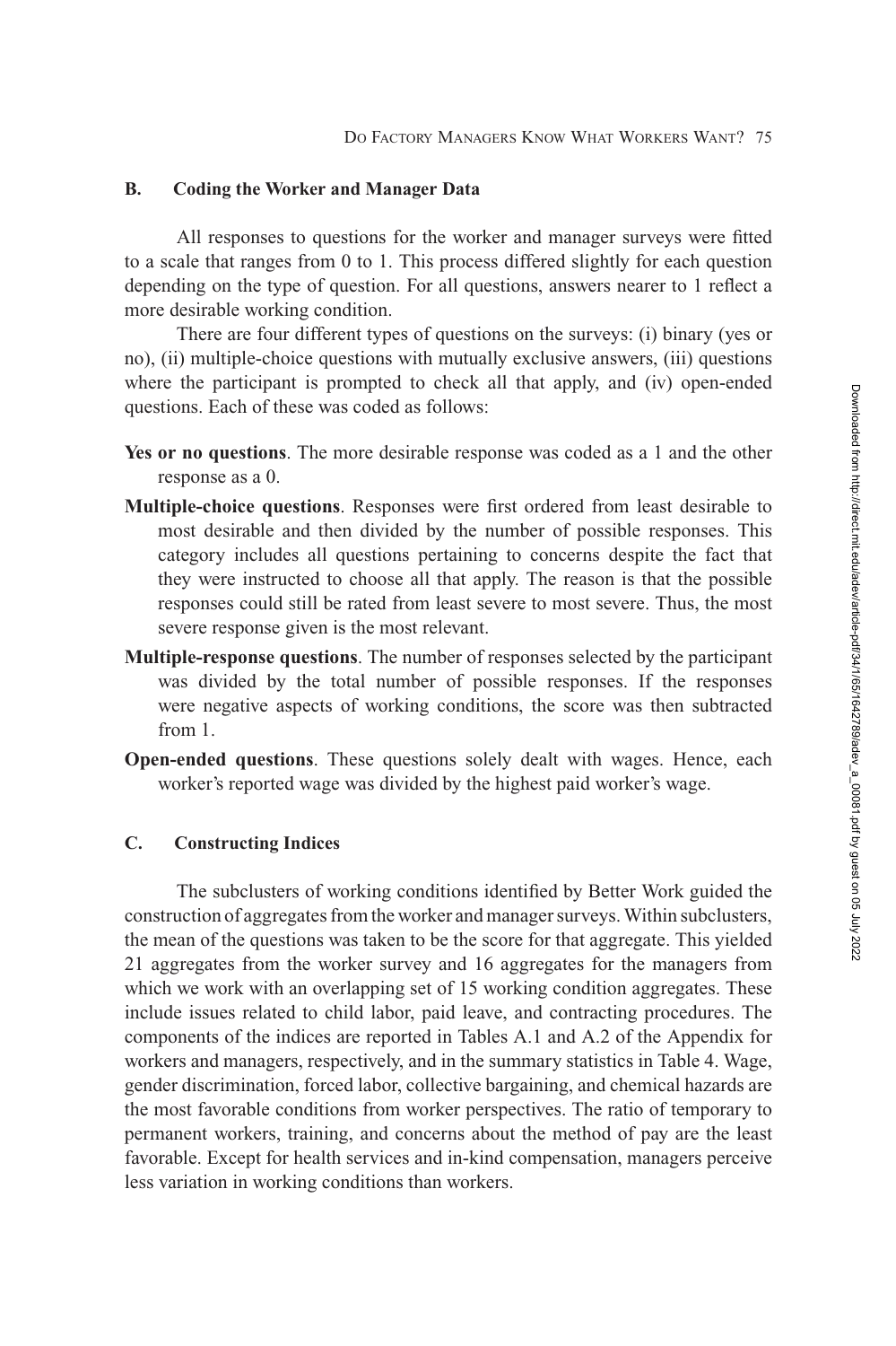#### 76 ASIAN DEVELOPMENT REVIEW

|                                         |       |       | <b>Worker Concerns</b> |     |           | <b>Manager Perceptions</b><br>of Worker Concerns |
|-----------------------------------------|-------|-------|------------------------|-----|-----------|--------------------------------------------------|
| <b>Variable</b>                         | Obs.  | Mean  | Std. Dev.              |     | Obs. Mean | Std. Dev.                                        |
| Wage concern index                      | 5,790 | 0.961 | 0.129                  | 305 | 0.874     | 0.244                                            |
| Bonus concern index                     | 5.874 | 0.652 | 0.123                  | 305 | 0.948     | 0.161                                            |
| In-kind compensation and benefits index | 5.864 | 0.667 | 0.114                  | 305 | 305       | 0.652                                            |
| Pay transparency index                  | 5,878 | 0.845 | 0.101                  | 305 | 305       | 0.667                                            |
| Training index                          | 5,855 | 0.304 | 0.280                  | 305 | 0.739     | 0.164                                            |
| Gender discrimination index             | 5,863 | 0.939 | 0.165                  | 305 | 305       | 0.123                                            |
| Forced labor index                      | 5,880 | 0.988 | 0.049                  | 305 | 0.972     | 0.111                                            |
| CBA index                               | 5,627 | 0.909 | 0.288                  | 305 | 0.814     | 0.177                                            |
| Chemical hazard index                   | 5,860 | 0.982 | 0.078                  | 305 | 305       | 0.109                                            |
| Health services index                   | 5.881 | 0.672 | 0.120                  | 305 | 0.518     | 0.243                                            |
| Equipment safety index                  | 5,872 | 0.991 | 0.051                  | 305 | 305       | 0.054                                            |
| Environment index                       | 5,877 | 0.971 | 0.080                  | 305 | 0.916     | 0.152                                            |
| Temporary to permanent worker index     | 5,323 | 0.178 | 0.168                  | 305 | 305       | 0.168                                            |
| Method of pay index                     | 5,880 | 0.493 | 0.064                  | 305 | 0.943     | 0.163                                            |

Table 4. **Summary Statistics**

 $CBA = collective \, bargaining \, agreement.$ 

Source: Authors' calculations.

Compliance data are stratified into eight clusters that are further divided into 38 subclusters. All of the compliance questions are simple yes or no questions. Hence, the compliance score is the mean of all the questions that belonged to a specific subcluster. The means of all the subclusters within a cluster are calculated to obtain that cluster's score. Subcluster means were excluded when data were missing or exhibited zero variance across all factories. For example, among the child labor subclusters the variance was nearly zero. Therefore, only the broad cluster of child labor was included when performing the analysis on the subclusters. Note that there are more aggregates for compliance data than for the worker and manager surveys. The reason is that there are several points that are covered in the compliance data that are not covered in the surveys. These include issues related to child labor, paid leave, and contracting procedures.

Control variables include worker demographics and an index controlling for the size of the factory, which is composed of questions pertaining to how many full-time and part-time workers are in a factory.

#### **IV. Empirical Results**

Specifications are estimated with ordinary least squares.<sup>4</sup> Two indicators of worker well-being, life satisfaction and worker well-being, serve as the dependent variables. There are three sources of working conditions: worker survey, manager survey, and compliance assessment.

<sup>4</sup>Results are qualitatively similar when using ordered logits.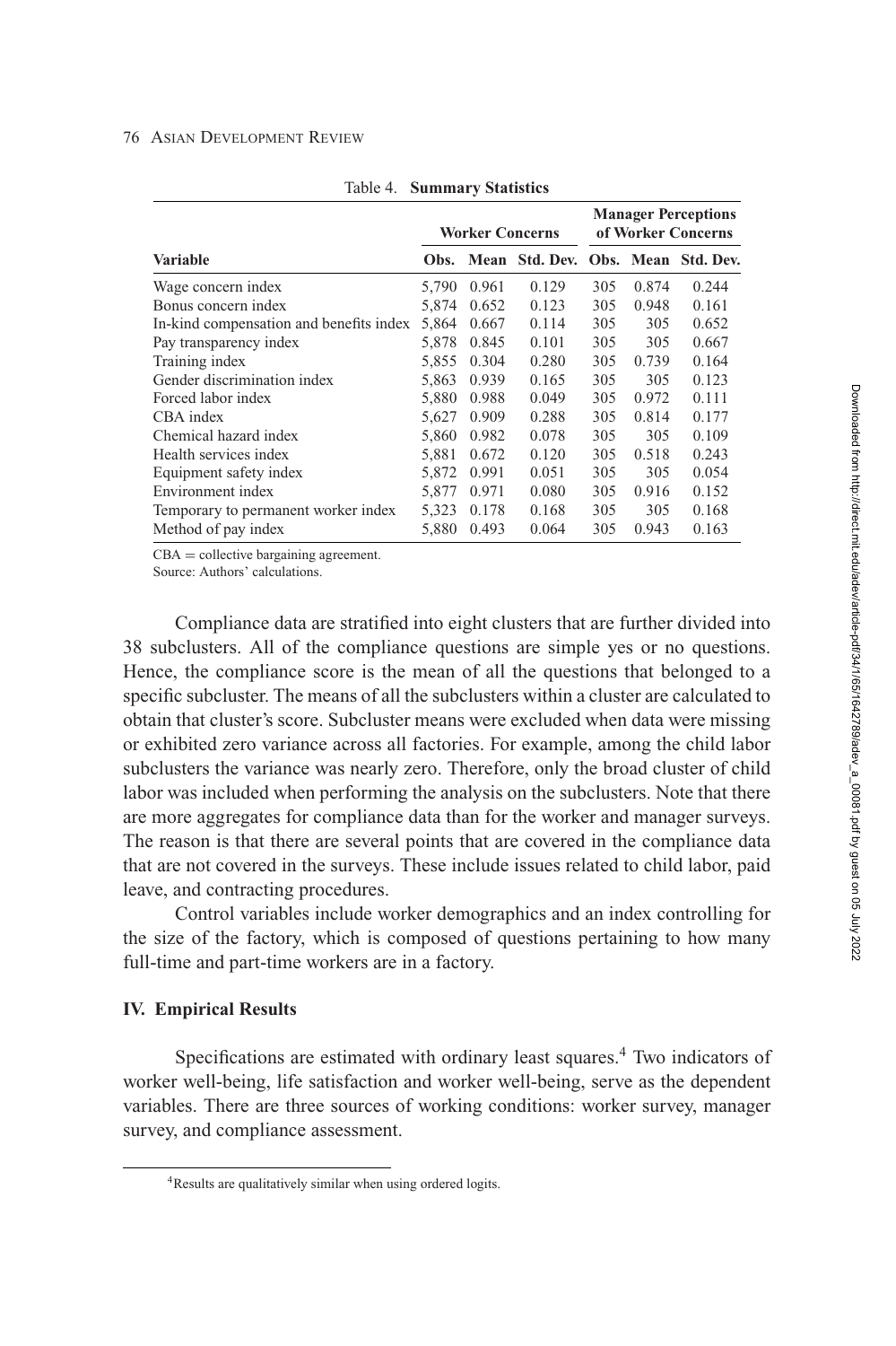Every regression equation includes a common set of worker demographic and factory controls. Control variables include the factory size index in addition to the gender of the worker, age, education, general health, marital status, and number of people living in their household. It is worth noting that selection on unobservables remains a concern: if workers with better unobservables have both higher life satisfaction and are sorted in better jobs, this would tend to induce a correlation between working conditions and well-being.

Controlling for age and education addresses the observable dimension of this sorting, but not the unobservable dimension.

## **A. Worker Perceptions of Working Conditions**

Consider first the estimation of equation (4): life satisfaction and worker well-being for which working conditions are measured based on worker perceptions as reported in the worker survey. Findings are reported in columns (1) and (2) of Table 5.

First, the coefficient on the wage is statistically significant only in the worker well-being equation. In a hedonic equation, the coefficient on the wage is usually used to place a monetary value on the other working conditions, which then is possible for well-being but not worker satisfaction. One possible explanation is that there is limited wage variation in this data set, therefore the lack of statistical significance is not entirely surprising.

Second, working conditions appear to have a stronger effect on life satisfaction than on mental well-being: working conditions have a statistically significant effect for seven indices in column (1) compared to four in column (2). Furthermore, for three of the four indices that are significant for well-being (wage concerns, pay transparency, and health services), the magnitude of the impact on satisfaction is larger. This is not surprising given that the worker well-being questions are intended to identify participants that are suffering from various degrees of depression. These results suggest that poor working conditions may affect a global sense of life satisfaction even before workers begin to experience symptoms of depression.

Turning to the indices themselves, eight working condition factors in the life satisfaction equation reported in column (1) are significant at a 10% level or higher. However, they are not all positive. Lack of wage concerns, access to health services, pay transparency, collective bargaining, and the environment index are positive. Training, gender discrimination, and equipment accidents are negative. However, these negative impacts are not statistically significant in column (2) for worker well-being.

The negative effect of training is understandable if training is undertaken in a hostile tone or is perceived as disciplinary in nature. Explaining the environmental index is more challenging. One would expect that fear of dangerous equipment and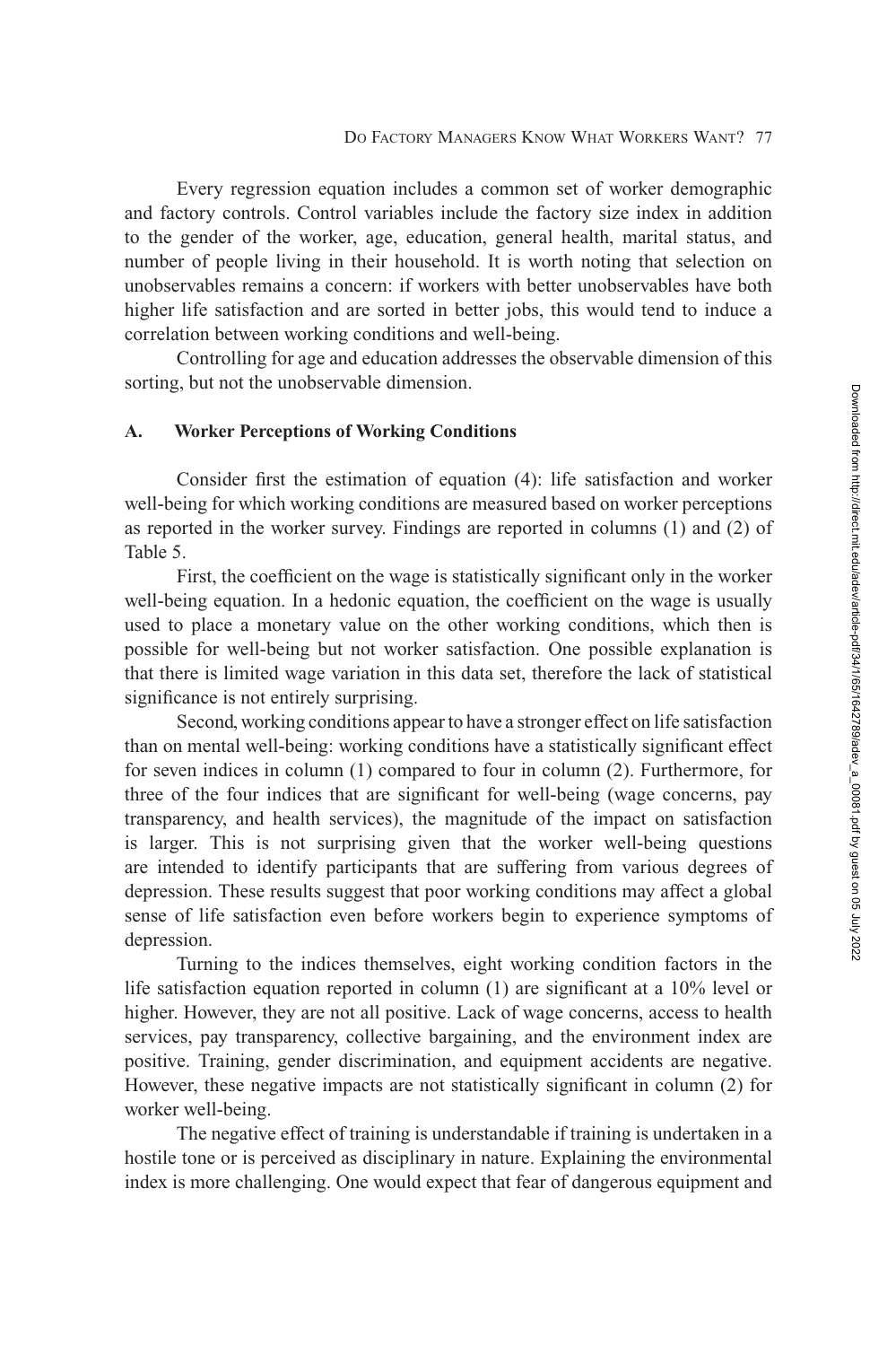| $\frac{1}{2}$ and $\frac{1}{2}$ and $\frac{1}{2}$ and $\frac{1}{2}$ and $\frac{1}{2}$ and $\frac{1}{2}$ and $\frac{1}{2}$ |                        |                                                               |                                                                      | AANI WEI AIHA TATATA EE TELAEDATAN                                                                  |                                                                            |                        |
|---------------------------------------------------------------------------------------------------------------------------|------------------------|---------------------------------------------------------------|----------------------------------------------------------------------|-----------------------------------------------------------------------------------------------------|----------------------------------------------------------------------------|------------------------|
|                                                                                                                           |                        | Worker Perception                                             | Manager Perception                                                   |                                                                                                     | Transmission Index                                                         |                        |
|                                                                                                                           | Satisfaction<br>Worker | Well-being<br>Worker                                          | Satisfaction<br>Worker                                               | Well-being<br>Worker                                                                                | Satisfaction                                                               | Well-being             |
| Variables                                                                                                                 | $\ominus$              | $\widehat{c}$                                                 | $\widehat{\mathcal{C}}$                                              | $\widehat{\mathbf{t}}$                                                                              | $\widehat{\mathbf{e}}$                                                     | $\widehat{\mathbf{e}}$ |
| Annual wage                                                                                                               | 0.269                  | $0.194***$                                                    | 0.0882                                                               | $0.0577***$                                                                                         | 0.327                                                                      | 0.297                  |
|                                                                                                                           | (0.172)                | (0.0650)                                                      | (0.0992)                                                             | $\begin{array}{c} (0.0229) \\ 0.0717 \\ (0.0525) \end{array}$                                       | 0.0136                                                                     | 0.865                  |
| Wage concern index                                                                                                        | $1.091***$             | $0.407***$                                                    | 0.142                                                                |                                                                                                     | 0.130                                                                      |                        |
|                                                                                                                           | (0.141)                | (0.0959)                                                      | (0.167)                                                              |                                                                                                     | 0.000                                                                      | 0.176<br>0.724         |
| Bonus concern index                                                                                                       | $-0.358**$             | 0.0831                                                        | $\frac{-0.272}{(0.345)}$<br>$-0.345$                                 | $-0.237**$                                                                                          | 0.760                                                                      | $-2.851$<br>0.846      |
|                                                                                                                           | (0.141)                | (0.0695)                                                      |                                                                      | (0.0954)                                                                                            | 0.689                                                                      |                        |
| In-kind compensation and benefits index                                                                                   | $-0.0898$              | 0.0549                                                        |                                                                      | 0.0797                                                                                              | 3.594                                                                      |                        |
|                                                                                                                           | (0.186)                | (0.0676)                                                      | (0.345)                                                              | (0.189)                                                                                             | 0.634                                                                      | 1.452<br>0.300         |
| Pay transparency index                                                                                                    | $0.303*$               | $0.216***$                                                    | $0.416**$                                                            | $-0.0435$                                                                                           |                                                                            | $-0.201$               |
|                                                                                                                           | (0.170)                | (0.0634)                                                      | (0.196)                                                              | $\begin{array}{c} (0.0994) \\ 0.0532 \\ 0.0532 \end{array}$                                         | 1.375<br>0.624                                                             | 0.395                  |
| Training index                                                                                                            | $-0.286***$            | $-0.0329$                                                     | 0.0378                                                               |                                                                                                     | $\frac{-0.132}{0.0110}$                                                    | $-1.615$               |
|                                                                                                                           | (0.0578)               | (0.0265)                                                      | (0.202)                                                              |                                                                                                     |                                                                            | $0.000\,$              |
| Gender discrimination index                                                                                               | $-0.325***$            | 0.00278                                                       | $-0.289$                                                             |                                                                                                     |                                                                            | $-81.49$               |
|                                                                                                                           | (0.0659)               | $(0.0380)$<br>$0.370***$                                      | $(0.479)$<br>0.0720                                                  | $-0.227$<br>$(0.268)$<br>$(0.142)$<br>$(0.142)$<br>$(0.167)$<br>$(0.103)$<br>$(0.280)$<br>$(0.280)$ | $0.891$<br>0.873                                                           | $-0.000$<br>-0.0307    |
| Forced labor index                                                                                                        | 0.158                  |                                                               |                                                                      |                                                                                                     |                                                                            |                        |
|                                                                                                                           | (0.272)                |                                                               |                                                                      |                                                                                                     |                                                                            | 0.000                  |
| CBA index                                                                                                                 | $0.102***$             | $\begin{array}{c} (0.155) \\ 0.00776 \\ (0.0165) \end{array}$ | $\begin{array}{c} (0.428) \\ 0.384 \\ (0.233) \\ (0.212 \end{array}$ |                                                                                                     | $0.456$<br>$0.730$<br>$0.757$<br>$0.143$<br>$0.884$<br>$0.884$<br>$0.0172$ | 21.51                  |
|                                                                                                                           | (0.0402)               |                                                               |                                                                      |                                                                                                     |                                                                            | 0.956                  |
| Chemical hazard index                                                                                                     | 0.0430                 | 0.178                                                         |                                                                      |                                                                                                     |                                                                            |                        |
|                                                                                                                           | (0.269)                | $(0.142)$<br>0.184***                                         | (0.438)                                                              |                                                                                                     |                                                                            | $-1.208$<br>0.851      |
| Health services index                                                                                                     | $0.813***$             |                                                               | $-0.0140$                                                            |                                                                                                     |                                                                            | $-0.414$               |
|                                                                                                                           | (0.144)                | (0.0491)                                                      | (0.130)                                                              | $(0.0764)$<br>1.394***                                                                              | 0.000                                                                      | 0.00467                |
| Equipment safety index                                                                                                    | $-1.103***$            | 0.361                                                         | $1.036*$                                                             |                                                                                                     | $-0.939$                                                                   | 3.862                  |
|                                                                                                                           | (0.405)                | (0.260)                                                       | (0.614)                                                              | (0.426)                                                                                             | 0.920                                                                      | 0.0114                 |
| Environment index                                                                                                         | $1.890***$             | $0.616***$                                                    | $-0.378$                                                             | 0.180                                                                                               | $-0.200$                                                                   | 0.292                  |
|                                                                                                                           | (0.247)                | (0.169)                                                       | (0.502)                                                              | (0.160)                                                                                             | $0.000$                                                                    | 0.000                  |
|                                                                                                                           |                        |                                                               |                                                                      |                                                                                                     |                                                                            | Continued              |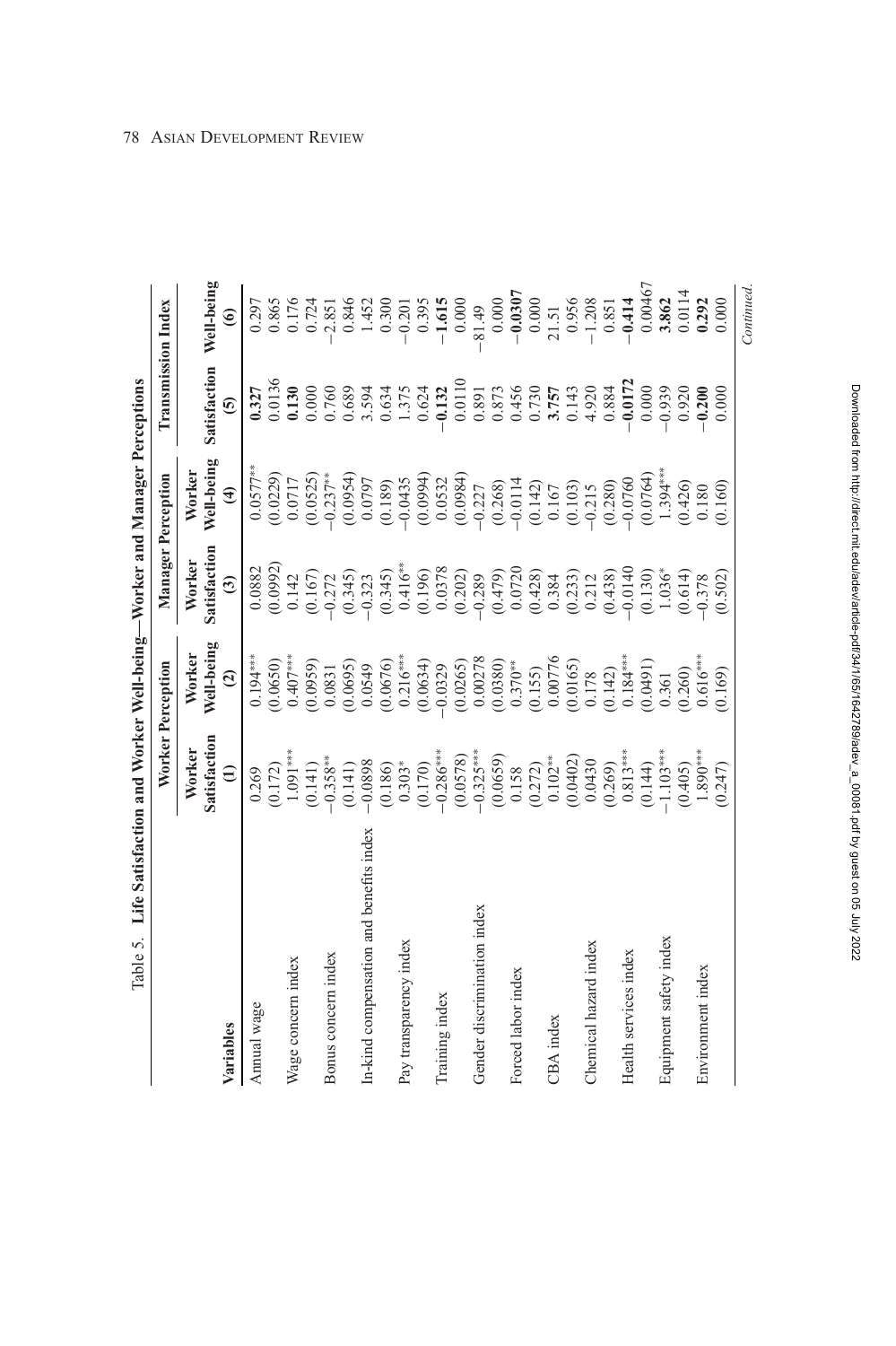|                                                                                               |                        | Table 5. Continued.    |                           |                        |                           |                     |
|-----------------------------------------------------------------------------------------------|------------------------|------------------------|---------------------------|------------------------|---------------------------|---------------------|
|                                                                                               |                        | Worker Perception      | <b>Manager Perception</b> |                        | <b>Transmission Index</b> |                     |
|                                                                                               | Satisfaction<br>Worker | Well-being<br>Worker   | Satisfaction<br>Worker    | Well-being<br>Worker   | Satisfaction              | Well-being          |
| Variables                                                                                     | $\widehat{E}$          | $\widehat{c}$          | $\odot$                   | $\widehat{\mathbf{t}}$ | $\widehat{\mathbf{e}}$    | $\widehat{\bullet}$ |
| Temporary to permanent worker index                                                           | 0.0848                 | 0.00587                | $-0.0368$                 | 0.0331                 | $-0.434$                  | 5.647<br>0.696      |
| Method of pay index                                                                           | (0.0972)<br>0.300      | (0.0355)<br>$-0.0116$  | (0.152)<br>0.342          | (0.0626)<br>0.114      | 1.137<br>0.634            | .9.859              |
| Male                                                                                          | (0.388)<br>0.0431      | $0.0721***$<br>(0.241) | $-0.0459$<br>(0.303)      | $0.0433**$<br>(0.118)  | 0.917                     | 0.935               |
|                                                                                               | (0.0309)               | (0.0118)               | (0.0409)                  | (0.0175)               |                           |                     |
| Education                                                                                     | $-0.0102**$            | $-0.00725***$          | $-0.0223***$              | $-0.0108***$           |                           |                     |
|                                                                                               | (0.00487)              | (0.00171)              | (0.00562)                 | (0.00194)              |                           |                     |
| Married                                                                                       | 0.0304                 | $0.0370***$            | 0.0368                    | $0.0354***$            |                           |                     |
|                                                                                               | (0.0336)               | (0.0126)               | (0.0356)                  | (0.0163)               |                           |                     |
| Worker health                                                                                 | $0.366***$             | $0.0971***$            | $0.528***$                | $0.151***$             |                           |                     |
|                                                                                               | (0.0554)               | (0.0235)               | (0.0643)                  | (0.0306)               |                           |                     |
| Household size                                                                                | $0.0288***$            | 0.00442                | 0.0234                    | 0.000704               |                           |                     |
|                                                                                               | (0.0131)               | (0.00529)              | (0.0142)                  | (0.00695)              |                           |                     |
| Age                                                                                           | $-0.00657***$          | 0.000962               | 0.00235                   | 0.00204                |                           |                     |
|                                                                                               | (0.00184)              | (0.000749)             | (0.00288)                 | (0.00127)              |                           |                     |
| Constant                                                                                      | 0.472                  | $1.467***$             | $1.423**$                 | $2.526***$             |                           |                     |
|                                                                                               | (0.408)                | (0.283)                | (0.641)                   | (0.425)                |                           |                     |
| Observations                                                                                  | 3,491                  | 3,491                  | 305                       | 305                    |                           |                     |
| $R^2$                                                                                         | 0.172                  | 0.186                  | 0.054                     | 0.074                  |                           |                     |
| $CBA =$ collective bargaining agreement.                                                      |                        |                        |                           |                        |                           |                     |
| Notes: Robust standard errors in parentheses. **** $p < 0.01$ , ** $p < 0.05$ , * $p < 0.1$ . |                        |                        |                           |                        |                           |                     |
| Source: Authors' calculations.                                                                |                        |                        |                           |                        |                           |                     |

DO FACTORY MANAGERS KNOW WHAT WORKERS WANT? 79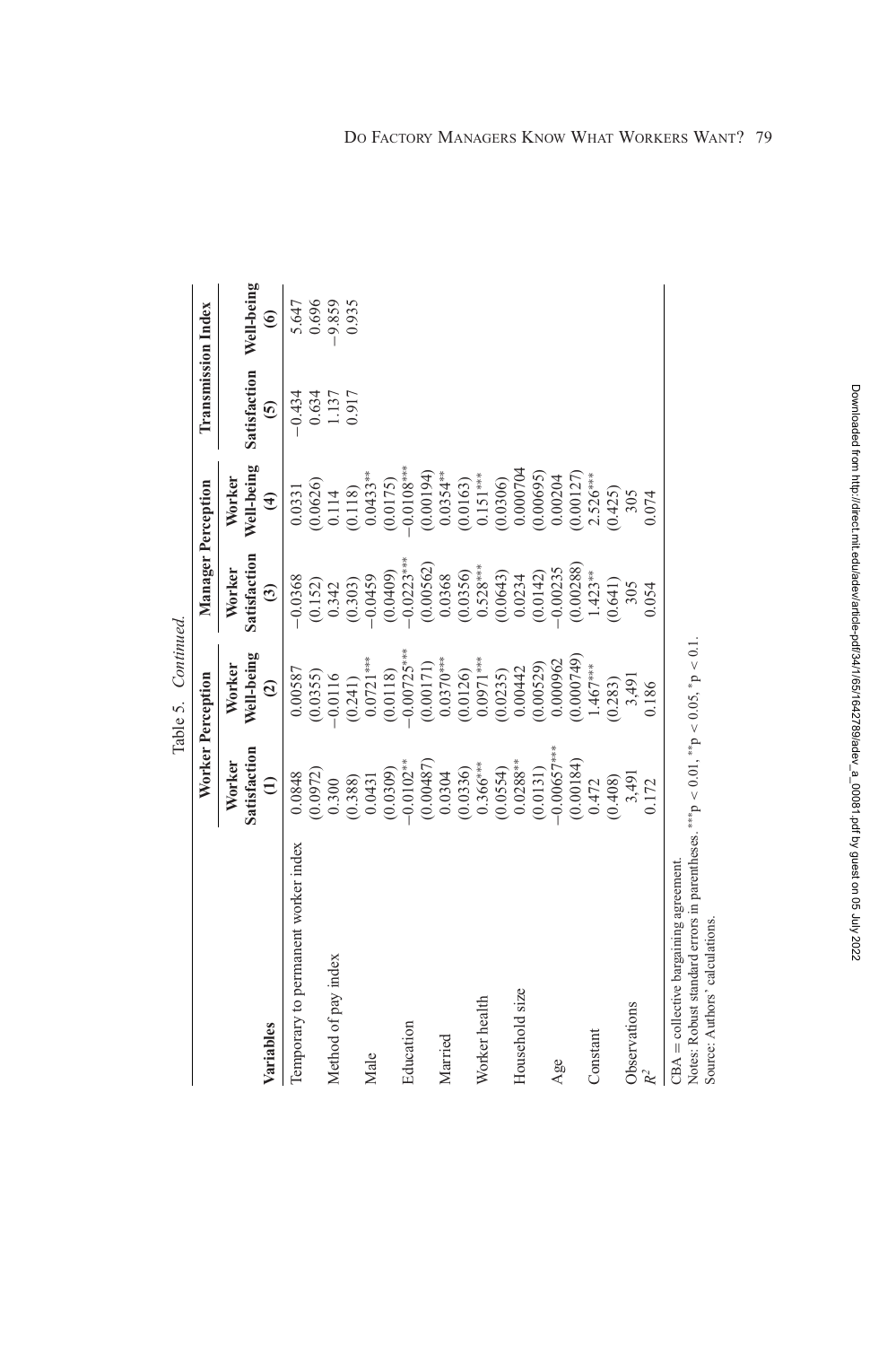other workplace hazards would be as important as other aspects of harsh working conditions in determining life satisfaction.

#### **B. Manager Perceptions of Working Conditions**

We turn now to consider the impact of manager perceptions of working conditions on worker life satisfaction and well-being. Estimates of the parameters of equation (5) are reported in columns (3) and (4) of Table 5.

A striking feature of the results in Table 5 is that far fewer indices have statistically significant impacts. For worker satisfaction, only pay transparency and the equipment safety index enter as statistically significant (and positive). For worker well-being, equipment safety enters as positive and significant as well and the bonus concern enters negatively. The manager assessments do not pick up the relevance of forced labor, health services, environment, training, and wage concerns. In this sense, managers underappreciate the value of workplace amenities on well-being and satisfaction from the workers' perspective. The managers' assessment of the value of wages is also smaller than workers' own assessment.

# **C. Formally Comparing Perceptions of Working Conditions**

The transmission parameters for a common set of working conditions are reported in columns (5) and (6) of Table 5. For each working condition, the  $\alpha$ coefficients from the worker and manager perspectives (estimated separately as described above) are reported along with robust standard errors calculated with the combined variance–covariance matrix from the two separate regressions. The transmission coefficient, *g'*, is then calculated as the quotient of the manager coefficient divided by the worker coefficient. Below each quotient (in parentheses) is the p-value of a chi-square test of the nonlinear hypothesis that the quotient is equal to 1.

In column (5), which focuses on the transmission coefficients where the index is statistically significantly and different from 1, we note that the transmission coefficient is less than 1 in all but one instance. In other words, working conditions typically have a greater impact on worker satisfaction based on worker perceptions rather than those of managers. Likewise, in column (6), three of the five transmission coefficients that are statistically significant and different from 1 are less than 1, and one of the coefficients that is greater than 1 in absolute value is negative, meaning that managers flip the importance of working conditions when compared to the workers' assessment. For example, managers underweight the relevance of the wage and low wage concerns more generally than workers.

However, a similar pattern can be observed for nonmonetary benefits such as health services and the working environment, which enter positive for both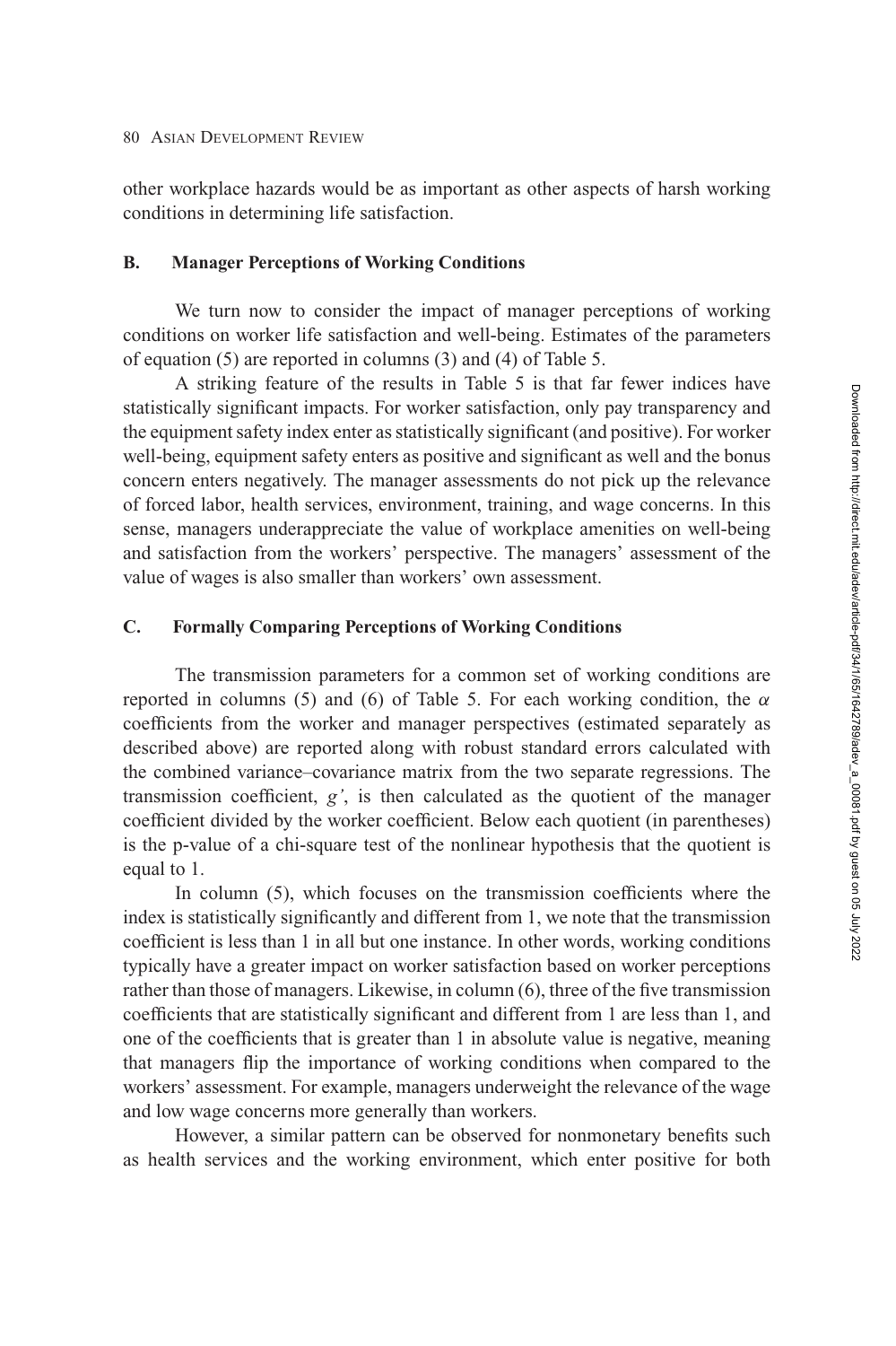| rable 6.<br>Compliance Cluster Regression Results |                  |             |  |
|---------------------------------------------------|------------------|-------------|--|
|                                                   | <b>Satisfied</b> | Well-being  |  |
| Child labor index                                 | 1.247            | 0.602       |  |
|                                                   | $(3.32)$ **      | $(3.25)$ ** |  |
| Compensation index                                | $-1.722$         | $-1.011$    |  |
|                                                   | $(3.94)$ **      | $(4.70)$ ** |  |
| Contract and HR index                             | 0.020            | $-0.133$    |  |
|                                                   | (0.08)           | (1.08)      |  |
| Discrimination index                              | 5.764            | 2.800       |  |
|                                                   | $(4.27)$ **      | $(4.22)$ ** |  |
| Forced labor index                                | 13.538           | 6.571       |  |
|                                                   | $(4.31)$ **      | $(4.25)$ ** |  |
| Freedom of association index                      | 0.925            | 0.406       |  |
|                                                   | (1.95)           | (1.74)      |  |
| OSH index                                         | 0.054            | 0.179       |  |
|                                                   | (0.29)           | (1.95)      |  |
| Working time index                                | 0.607            | 0.516       |  |
|                                                   | $(2.33)^{*}$     | $(4.01)$ ** |  |
| Factory index                                     | 0.132            | $-0.038$    |  |
|                                                   | (1.13)           | (0.66)      |  |
| Male                                              | $-0.039$         | 0.065       |  |
|                                                   | (0.81)           | $(2.80)$ ** |  |
| Education                                         | $-0.033$         | $-0.020$    |  |
|                                                   | $(4.80)$ **      | $(6.02)$ ** |  |
| Married                                           | 0.109            | 0.076       |  |
|                                                   | $(2.63)$ **      | $(3.72)$ ** |  |
| Worker health                                     | 0.481            | 0.121       |  |
|                                                   | $(6.44)$ **      | $(3.29)$ ** |  |
| Household size                                    | 0.040            | 0.022       |  |
|                                                   | $(2.33)^{*}$     | $(2.58)^*$  |  |
| Age                                               | $-0.000$         | 0.003       |  |
|                                                   | (0.07)           | (1.84)      |  |
| Constant                                          | $-4.480$         | 0.265       |  |
|                                                   | $(2.64)$ **      | (0.32)      |  |
| $R^2$                                             | 0.07             | 0.08        |  |

DO FACTORY MANAGERS KNOW WHAT WORKERS WANT? 81

Table 6. **Compliance Cluster Regression Results**

L. L,

 $HR =$  human resource,  $OSH =$  occupational safety and health. Notes: t-statistics in parentheses.  $p < 0.05$ ; \*\**p* < 0.01. Source: Authors' calculations.

*N* 2,051 2,051

satisfaction and well-being from the workers' perspective but are not statistically significant from the managers' perspective. This suggests that there are potential efficiency gains from aligning working conditions with worker values.

# **D. Compliance Assessments of Working Conditions**

Finally, we consider working conditions as measured by Enterprise Assessments and the results are reported in Tables 6 and 7. Two forms of aggregation are used. Compliance averages are calculated for each subcluster. Subclusters were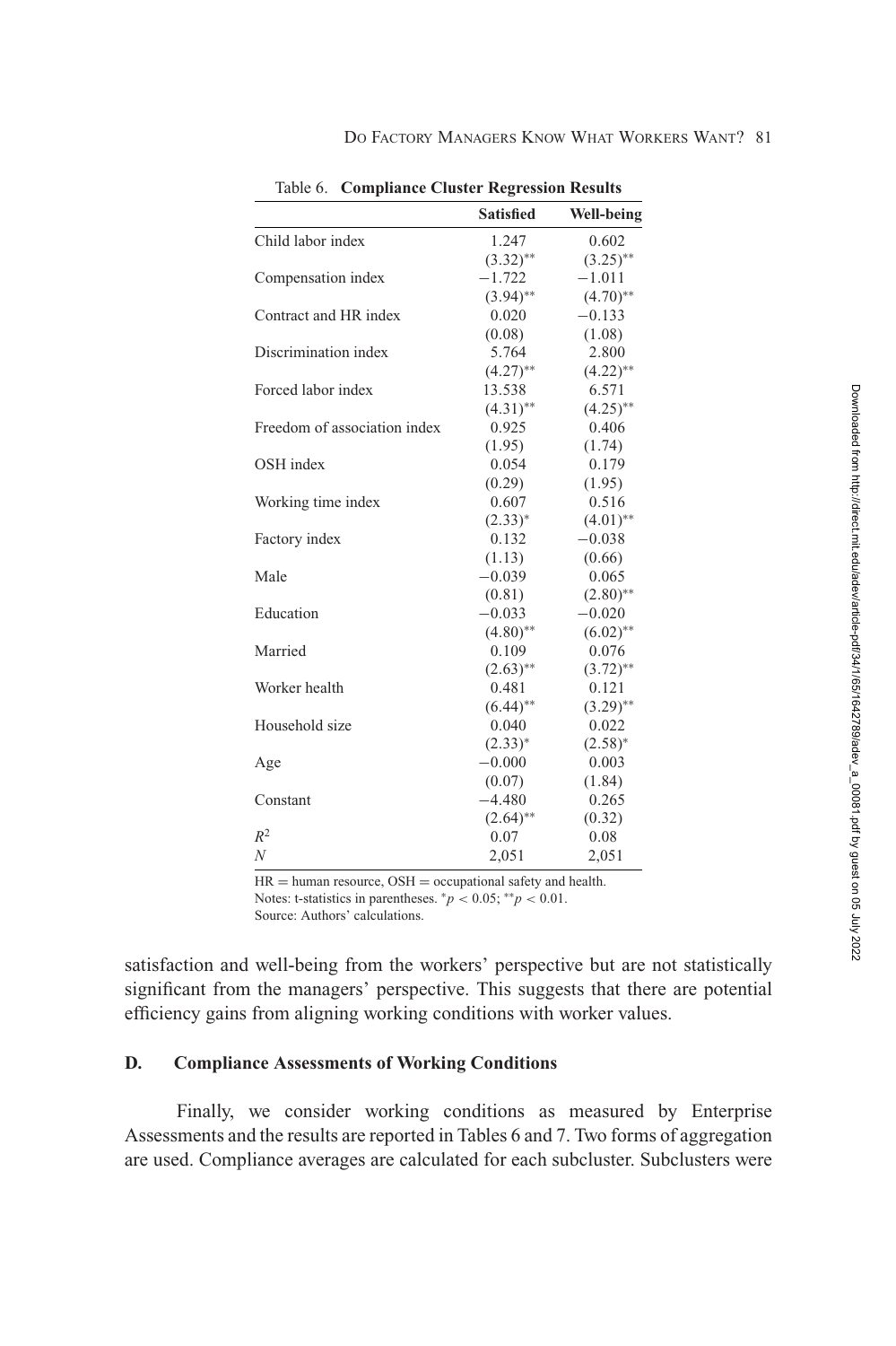#### 82 ASIAN DEVELOPMENT REVIEW

|                             | <b>Satisfied</b>       | <b>Well-being</b> |
|-----------------------------|------------------------|-------------------|
| Child labor index           | 0.230                  | 0.228             |
|                             | (0.44)                 | (0.87)            |
| Method of payment index     | 5.056                  | 0.861             |
|                             | $(3.48)$ **            | (1.19)            |
| Minimum wage index          | $-0.725$               | $-0.073$          |
|                             | $(2.02)^{*}$           | (0.41)            |
| Overtime index              | $-0.143$               | $-0.228$          |
|                             | (0.92)                 | $(2.96)$ **       |
| Paid leave index            | $-1.049$               | $-0.340$          |
|                             | $(3.19)$ **            | $(2.08)^*$        |
| Premium pay index           | 0.525                  | 0.061             |
|                             | $(3.06)$ **            | (0.72)            |
| Social security index       | $-0.283$               | 0.143             |
|                             | (1.79)                 | (1.82)            |
| Information index           | $-0.319$               | $-0.272$          |
|                             | (1.51)                 | $(2.58)$ **       |
| Contracting procedure index | 0.436                  | 0.114             |
|                             | $(2.75)$ <sup>**</sup> | (1.44)            |
| Discipline index            | $-0.621$               | $-0.327$          |
|                             | $(3.12)$ **            | $(3.31)$ **       |
| Employment contract index   | 0.099                  | $-0.176$          |
|                             | (0.51)                 | (1.81)            |
| Termination index           | 0.679                  | 0.558             |
|                             | (0.99)                 | (1.64)            |
| Gender index                | $-1.837$               | $-0.839$          |
|                             | $(2.94)$ **            | $(2.70)$ **       |
| Other grounds index         | $-2.208$               | $-2.672$          |
|                             | (1.29)                 | $(3.14)$ **       |
| Bonded labor index          | 4.715                  | 2.395             |
|                             | $(5.91)$ **            | $(6.04)$ **       |
| CBA index                   | $-0.258$               | $-0.105$          |
|                             | (0.83)                 | (0.68)            |
| Strikes index               | 0.420                  | 0.129             |
|                             | (0.50)                 | (0.31)            |
| Union operations index      | 1.326                  | 0.732             |
|                             | $(4.56)$ **            | $(5.07)$ **       |
| Chemicals index             | $-0.199$               | $-0.090$          |
|                             | $(2.39)^{*}$           | $(2.17)^*$        |
| Emergency prepare index     | $-0.111$               | 0.183             |
|                             | (0.49)                 | (1.63)            |
| Health services index       | 0.174                  | $-0.025$          |
|                             | (1.29)                 | (0.37)            |
| OSH manage index            | 0.224                  | 0.118             |
|                             | (1.92)                 | $(2.04)^*$        |
| Welfare facilities index    | 0.208                  | $-0.218$          |
|                             | (1.25)                 | $(2.63)$ **       |
| Accommodation index         | $-0.932$               | $-0.398$          |
|                             | (0.88)                 | (0.75)            |
| Work protection index       | 0.151                  | 0.306             |
|                             | (0.73)                 | $(2.97)$ **       |
|                             |                        |                   |

Table 7. **Compliance Subclusters Regression Results**

*Continued* .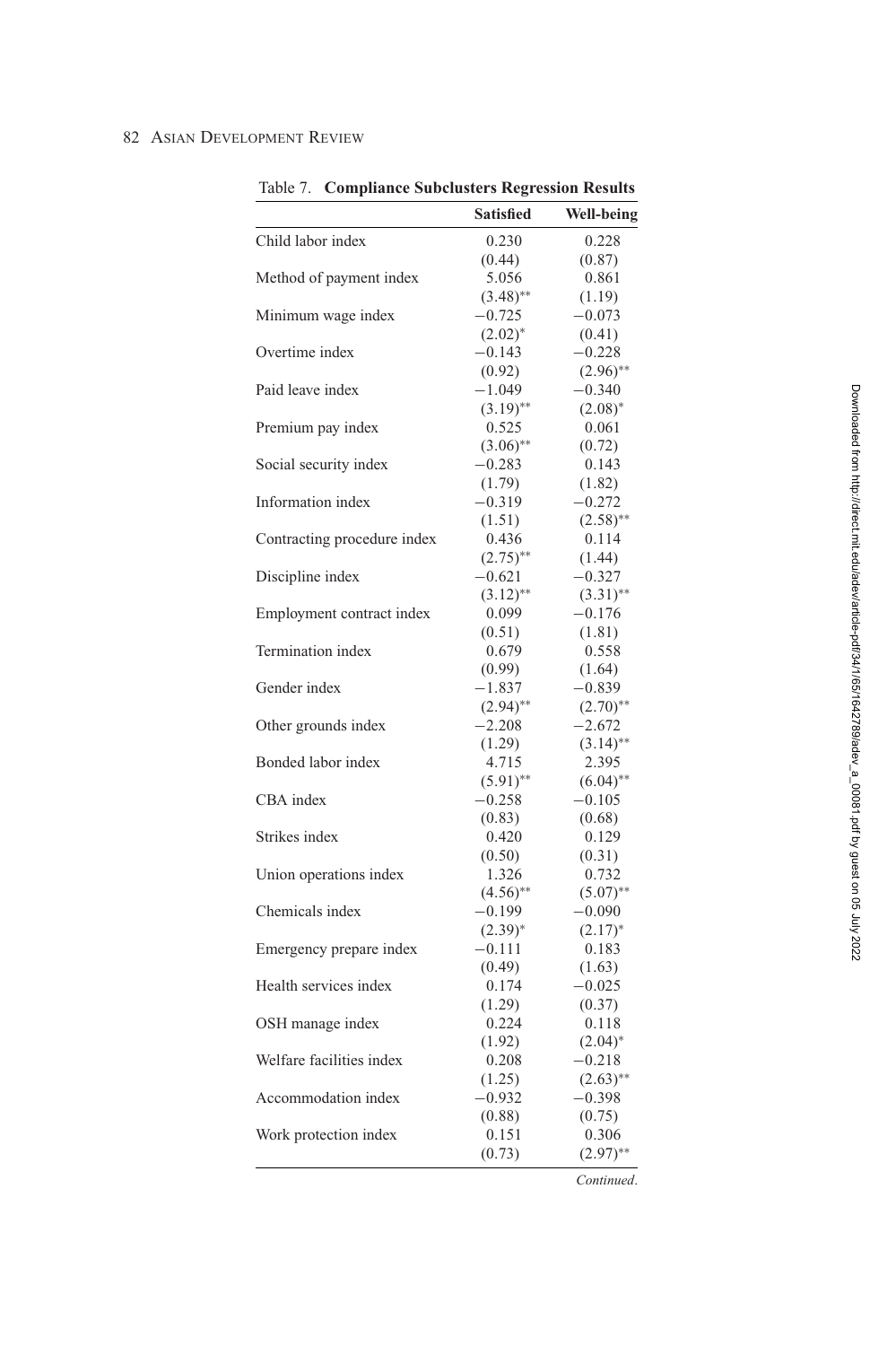| lable $\ell$ .         | Continued.       |             |
|------------------------|------------------|-------------|
|                        | <b>Satisfied</b> | Well-being  |
| Work environment index | 0.139            | 0.067       |
|                        | (0.77)           | (0.74)      |
| Leave index            | $-0.502$         | $-0.394$    |
|                        | (0.83)           | (1.30)      |
| Overtime working index | 0.456            | 0.504       |
|                        | $(2.66)$ **      | $(5.93)$ ** |
| Regular hours index    | $-0.580$         | $-0.234$    |
|                        | (1.85)           | (1.50)      |
| Factory index          | 0.147            | 0.049       |
|                        | (1.12)           | (0.75)      |
| Male                   | $-0.045$         | 0.067       |
|                        | (0.94)           | $(2.82)$ ** |
| Education              | $-0.036$         | $-0.022$    |
|                        | $(5.39)$ **      | $(6.72)$ ** |
| Worker health          | 0.411            | 0.109       |
|                        | $(5.52)$ **      | $(2.95)$ ** |
| Household size         | 0.037            | 0.023       |
|                        | $(2.27)^*$       | $(2.82)$ ** |
| Age                    | 0.001            | 0.004       |
|                        | (0.28)           | $(3.10)$ ** |
| Constant               | $-1.504$         | 3.700       |
|                        | (0.78)           | $(3.87)$ ** |
| $R^2$                  | 0.11             | 0.11        |
| N                      | 2,054            | 2,054       |

DO FACTORY MANAGERS KNOW WHAT WORKERS WANT? 83

Table 7. *Continued.*

 $CBA = collective$  bargaining agreement,  $OSH = occupational$ safety and health.

Notes: <sup>∗</sup>*p* < 0.05, ∗∗*p* < 0.01. Source: Authors' calculations.

aggregated into clusters using the Better Work taxonomy, with the results reported in Table 6. Results within the subclusters themselves are reported in Table 7.

Analysis based on the Better Work clusters suggests that Better Work is effectively identifying working conditions that significantly affect worker well-being. Coefficients are positive and statistically significant for child labor (satisfaction 1.247, well-being 0.602), discrimination (satisfaction 5.764, well-being 2.800), forced labor (satisfaction 13.538, well-being 6.571), and work time (satisfaction 0.607, well-being 0.516).

The coefficient estimates for equation (6) are of the same order of magnitude as for equation (4). That is, variations in working conditions as identified by Better Work are similar in magnitude as those detected by workers themselves.

The one compliance point on which Better Work assessments deviate significantly from those of workers is compensation. Improvements in compensation compliance as measured by Better Work are negatively associated with worker outcomes. The compensation coefficient is −1.722 in the satisfaction equation and −1.011 in the well-being equation.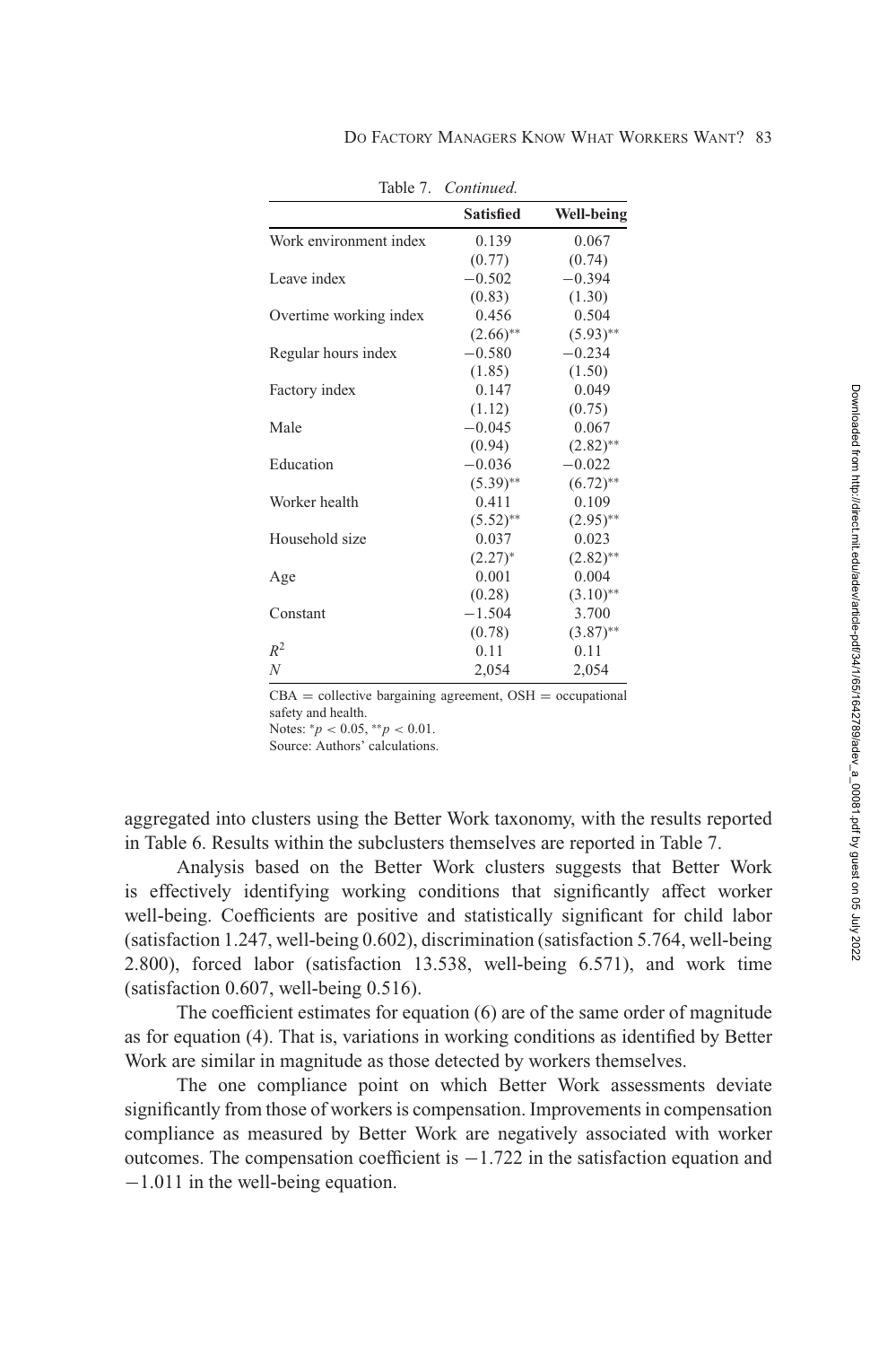The source of the discrepancy can be understood by examining the results when working conditions are measured by the subclusters as reported in Table 7. Negative coefficients emerge for the minimum wage index (−0.725), paid leave index  $(-1.049)$ , discipline index  $(-0.621)$ , gender index  $(-1.837)$ , and the chemicals index  $(-0.199)$ .

The negative relationship between some compliance points and global life satisfaction raises questions about factory conditions that Enterprise Assessments are identifying, although it is also possible that Better Work assessments are inducing firms to deviate from the cost-minimizing compensation configuration. Placing equal emphasis on all dimensions of compliance may put Better Work assessments somewhat at odds with worker preferences with regard to working conditions.

# **V. Conclusion**

One possible reason for the persistence of poor working conditions in developing economies is that managers may not be fully aware of the value that workers place on different workplace amenities. Analysis of manager and worker survey data from Better Work Vietnam Monitoring and Evaluation, collected from January 2010 through August 2012, indicates that working conditions have a significant positive impact on global life satisfaction and measures of depression and traumatic stress. This paper offers a simple test of the conjecture that factory managers may not be offering a cost-minimizing configuration of compensation and workplace amenities. The findings reveal significant deviations of manager perceptions of working conditions from those of workers and these deviations significantly impact a worker's perception of well-being and indicators of mental health. Such deviations may lead the factory manager to underprovide certain workplace amenities relative to the cost-minimizing configuration.

In particular, while workers value monetary benefits, they also value nonmonetary amenities such as health services and a safe working environment. Furthermore, the fact that manager perceptions do not align with those of workers suggests that managers are unaware that incremental investments in such nonmonetary benefits would be valued by workers, in addition to incremental monetary rewards.

At the same time, further research will be needed to formulate specific policy proposals. In particular, in order to determine whether the working conditions configuration is cost minimizing, it is necessary to know the marginal cost of each working condition. It would also be valuable to estimate similar hedonic worker satisfaction and well-being models in other labor markets and economies. Finally, our analysis provides a framework for assessing the impact of Better Work on working conditions and the impact that Better Work-induced innovations have on life satisfaction and mental health.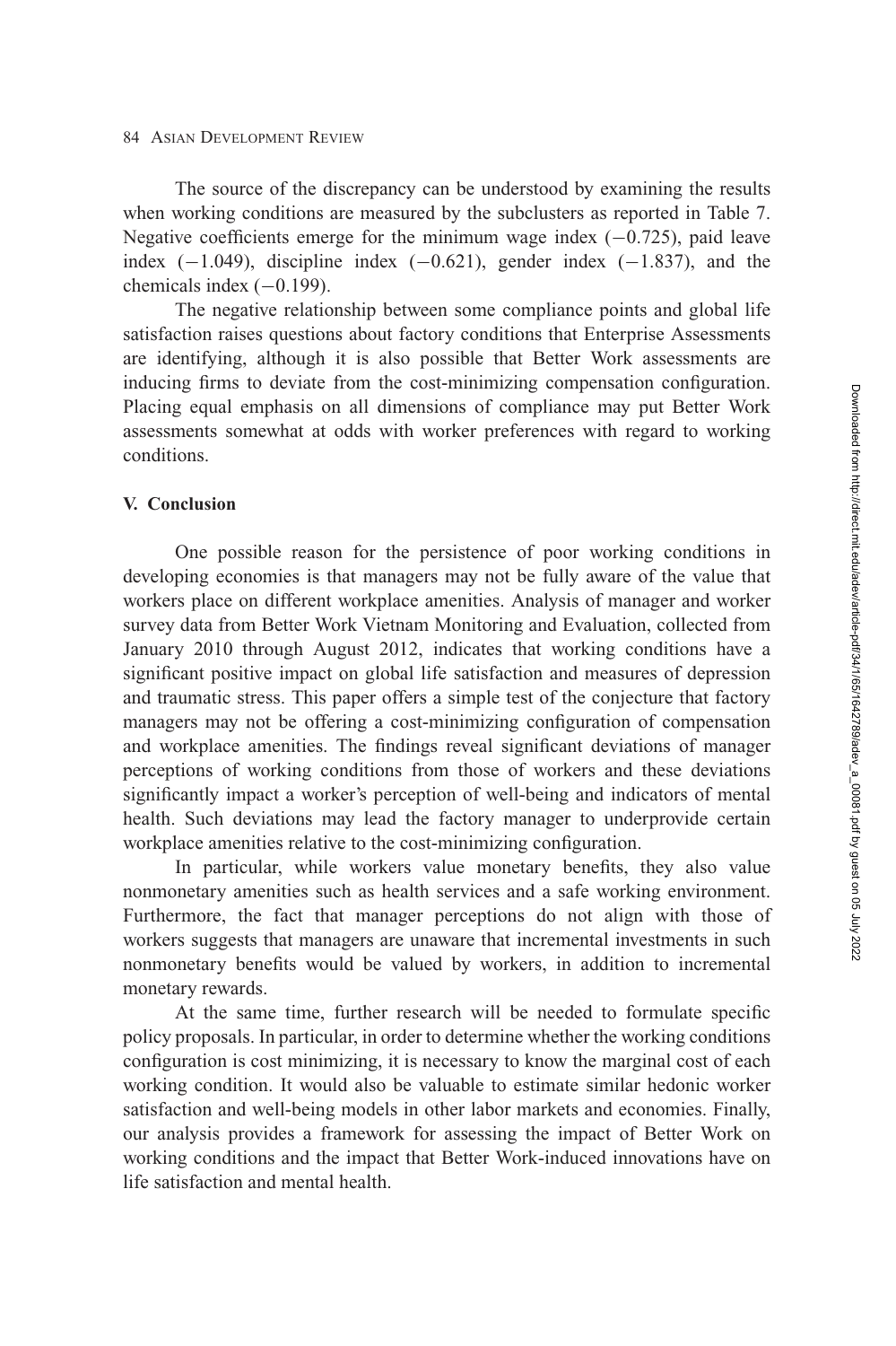#### **References**

- Better Work Monitoring and Evaluation. 2011. "Vietnam Baseline Data Report." http://betterwork .com/global/wp-content/uploads/Impact-[Research-Vietnam-Baseline-Rep](http://betterwork.com/global/wp-content/uploads/Impact-Research-Vietnam-Baseline-Report-Worker-Perspectives-from-the-Factory-and-Beyond.pdf)ort-Worker-Persp ectives-from-the-Factory-and-Beyond.pdf
- Bloom, Nicholas, Benn Eifert, Aprajit Mahajan, David McKenzie, and John Roberts. 2013. "Does Management Matter? Evidence from India." *The Quarterly Journal of Economics* 128 (1): 1–51.
- Bowen, David, and Cheri Ostroff. 2004. "Understanding HRM-Firm Performance Linkages: The Role of the 'Strength' of the HRM System." *Academy of Management* 29 (2): 203–21.
- Bowles, Samuel. 2004. *Microeconomics: Behavior, Institutions, and Evolution.* Princeton: Princeton University Press.
- Clark, Andrew E. 2010. "Work and Well-Being." *CESifo DICE Report* 8 (4): 17–21.
- Combs, James, Yongmei Liu, Angela Hall, and David Ketchen. 2006. "How Much Do High-Performance Work Practices Matter? A Meta-Analysis of Their Effects on Organizational Performance." *Personnel Psychology* 59 (3): 501–28.
- Croucher, Richard, Barbara Stumbitz, Michael Quinian, and Ian Vickers. 2013.*Can Better Working Conditions Improve the Performance of SME's? An International Literature Review*. Geneva. International Labour Organization.
- Dunn, Elizabeth W., Timothy D. Wilson, and Daniel T. Gilbert. 2003. "Location, Location, Location: The Misprediction of Satisfaction in Housing Lotteries." *Personality and Social Psychology Bulletin* 29 (11): 1421–32.
- Hackman, Richard, and Greg Oldham. 1976. "Motivation through the Design of Work: Test of a Theory." *Organizational Behavior and Human Performance* 16 (2): 250–79.
- Helliwell, John F., and Haifang Huang. 2010a. "How's the Job? Wellbeing and Social Capital in the Workplace." *Industrial and Labor Relations Review* 63 (2): 205–27.
	- \_\_\_\_\_. 2010b. "Wellbeing and Trust in the Workplace." *Journal of Happiness Research* 12 (5): 747–67.
- Helliwell, John F., Haifang Huang, and Robert D. Putnam. 2009. "How's the Job? Are Trust and Social Capital Neglected Workplace Investments?" In *Social Capital Reaching Out, Reaching In*, edited by Viva Ona Barktus and James H. Davis, 87–144. Edward Elgar Publishing.
- Herzog, Henry W., and Alan M. Schlottmann. 1990. "Valuing Risk in the Workplace: Market Price, Willingness to Pay, and the Optimal Provision of Safety." *The Review of Economics and Statistics* 72 (3): 463–70.
- Huselid, Mark A. 1995. "The Impact of Human Resource Management Practices on Turnover, Productivity, and Corporate Financial Performance." *Academy of Management Journal* 38 (3): 635–72.
- Judge Timothy A., Carly J. Thoresen, Joyce E. Bono, and Greg K. Patton. 2001. "The Job Satisfaction–Job Performance Relationship: A Qualitative and Quantitative Review." *Psychological Bulletin* 127 (3): 376–407.
- Khilji, Shaista, and Xiaoyun Wang. 2006. "'Intended' and 'Implemented' HRM: The Missing Linchpin in Strategic Human Resource Management Research." *The International Journal of Human Resource Management* 17 (7): 1171–89.
- Kuvaas, Bard, Robert Buch, and Anders Dysvik. 2014. "Antecedents and Employee Outcomes of Line Managers' Perceptions of Enabling HR Practices." *Journal of Management Studies* 51 (6): 869–97.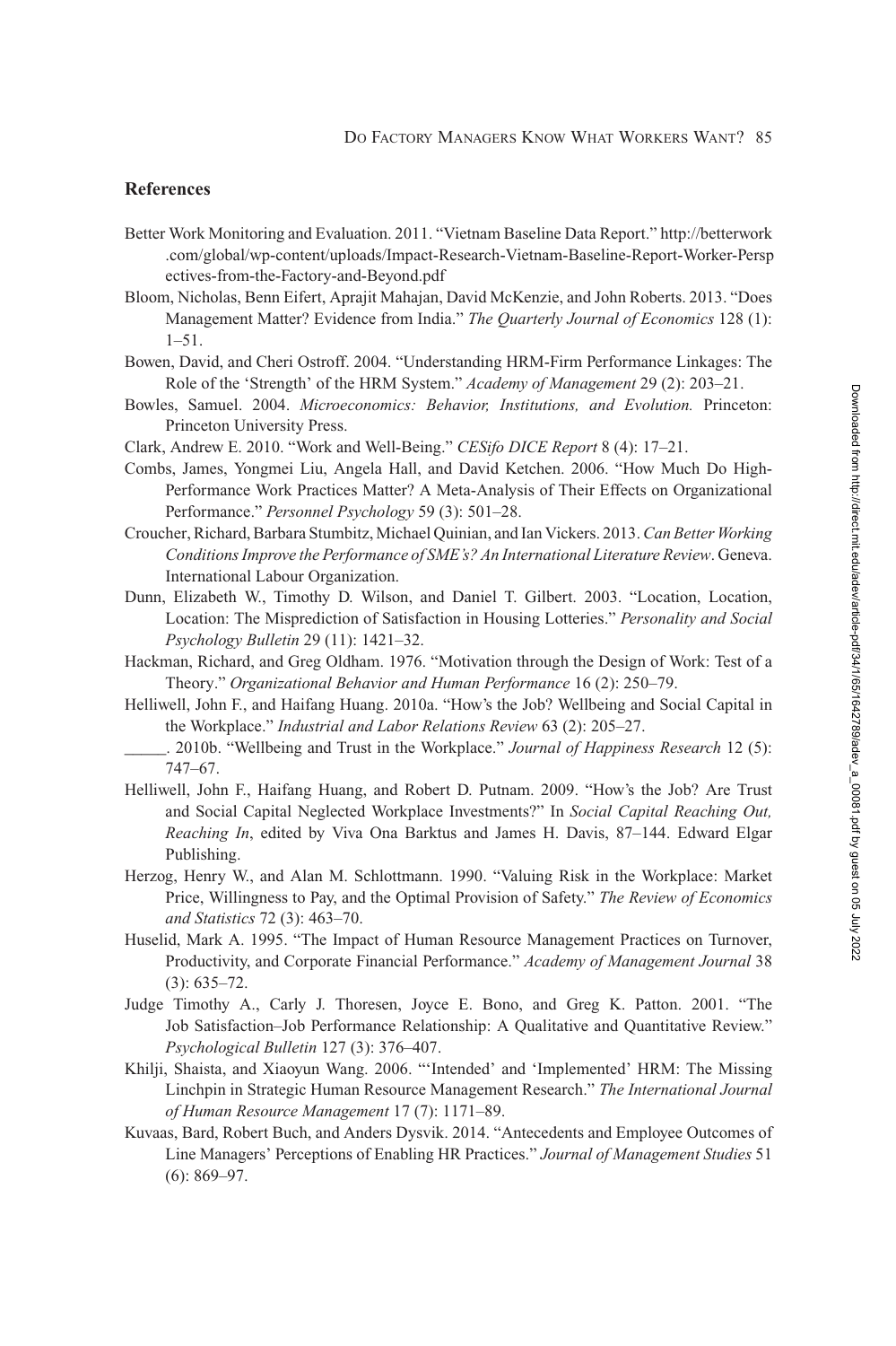#### 86 ASIAN DEVELOPMENT REVIEW

- Lazear, Edward P., and Paul Oyer. 2013. "Personnel Economics." In *The Handbook of Organizational Economics*, edited by Robert Gibbons and John Roberts, Chapter 11, 479–519. Princeton: Princeton University Press.
- Lazear, Edward P., and Michael Gibbs. 2009. *Personnel Economics in Practice*. Hoboken: John Wiley & Sons.
- Leblebici, Demet. 2012. "Impact of Workplace Quality on Employee's Productivity." *Journal of Business, Economics and Finance* 1 (1): 38–49.

McGregor, Douglas M. 1960. *The Human Side of Enterprise.* New York: McGraw Hill.

- Mezias, John M., and William H. Starbuck. 2003. "What Do Managers Know, Anyway?" *Harvard Business Review.* May.<http://hbr.org/2003/05/what-do-managers-know-anyway/ar/1>
- Mollica, Richard, Grace Wyshak, Francis de Marneffe, F. Khuon, and James Lavelle. 1987. "Indochinese Versions of the Hopkins Symptom Checklist-25: A Screening Instrument for the Psychiatric Care of Refugees." *American Journal of Psychiatry* 144 (4): 497–500.
- Wright, Patrick M., Timothy M. Gardner, Lisa M. Moynihan, and Matthew R. Allen. 2005. "The Relationship between HR Practices and Firm Performance: Examining Causal Order." *Personnel Psychology* 58 (2): 409–46.

#### **Appendix**

| <b>Index</b>                                   | <b>Components</b>                                                                                    |
|------------------------------------------------|------------------------------------------------------------------------------------------------------|
| Method of pay index*                           | How often paid, late payment concerns                                                                |
| Annual wage*                                   | Annualized pay, Tet bonus                                                                            |
| Wage concern index*                            | Low wage concerns                                                                                    |
| Bonus concern index*                           | Bonuses received, Tet concerns                                                                       |
| In-kind compensation and benefits<br>index*    | In-kind compensation concerns, benefits received                                                     |
| Pay transparency index*                        | Info on pay statement, piece rate explanation concerns                                               |
| Deductions concern index                       | Deductions made, deduction concerns                                                                  |
| Disciplinary concerns index                    | Workers corrected fairly, verbal abuse concerns, physical abuse<br>concerns                          |
| Training index*                                | Induction training, recent training                                                                  |
| Gender discrimination index*                   | Gender as a barrier to promotion, sexual harassment concerns                                         |
| Race discrimination index                      | Ethnicity as a barrier to promotion, nationality as a barrier to<br>promotion                        |
| Religion and/or ethnic<br>discrimination index | Religion as a barrier to promotion                                                                   |
| Forced labor index*                            | Punch clock concerns, bathroom denials                                                               |
| $CBA$ index $*$                                | Presence of a collective bargaining agreement                                                        |
| Union representative assistance<br>index       | Comfort in seeking out a trade union representative                                                  |
| Chemical hazard index*                         | Hazardous chemical concerns                                                                          |
| Health services index*                         | Presence of a health clinic, health services provided, treatment<br>quality                          |
| Food water sanitation index                    | Drinking water satisfaction, canteen satisfaction, bathroom<br>satisfaction, how often workers drink |
| Equipment safety index*                        | Dangerous equipment concerns, accident concerns                                                      |
| Environment index*                             | Temperature concerns, air quality concerns                                                           |

Table A.1. **Worker Indices**

*Continued*.